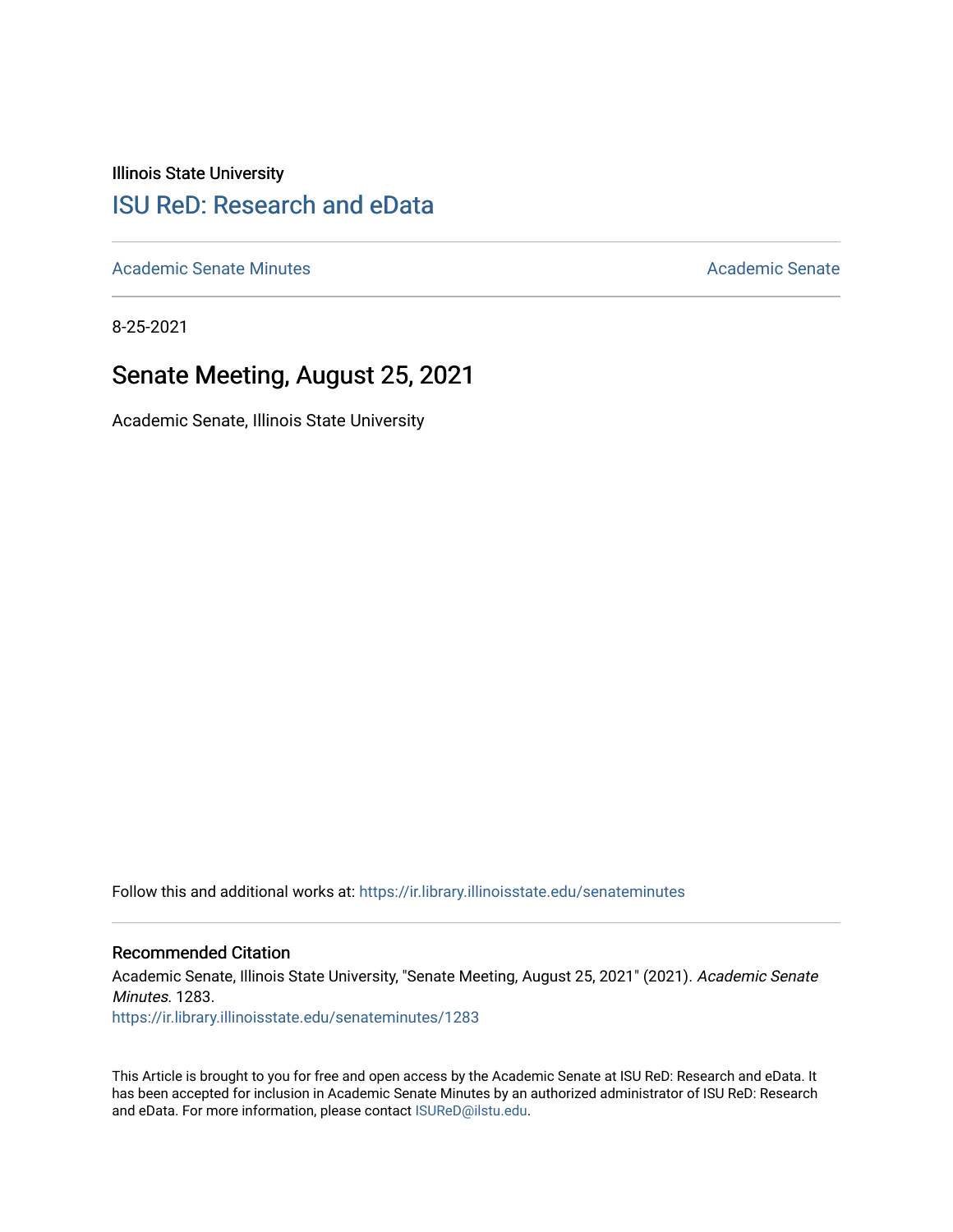### **Academic Senate Meeting Minutes Wednesday, August 25, 2021 Approved**

### *Call to Order*

Academic Senate chairperson Martha Callison Horst called the meeting to order.

### *Roll Call*

Academic Senate secretary Dimitrios Nikolaou called the roll and declared a quorum.

#### *Chairperson's Remarks*

Senator Horst: Good evening, everybody. We did it. We're in-person. This is really exciting. I want to welcome everybody if you've never been to an in-person Senate meeting. This might be a first for a lot of people. So, here we go.

Welcome to Becky Beucher from the College of Education, who will be replacing Senator Lucey for this semester. Also, I want to welcome Senator Nancy Novotny, who is a new senator from Mennonite College of Nursing. Also, welcome to Senator Zhang, who will be representing CAS-social sciences this year. And welcome to Senator Kinzy, who is also attending her first Senate meeting! Thank you again for coming here this evening and to Senator Kinzy for opening up your home to us. That was really a nice event to kick off this year.

I want to just go over a little bit of what's been going on with Legal, regarding having meeting in-person. Because we are under the Open Meetings Act, we have to follow that. There was an Executive Order that was permitting us to have virtual attendance last year. That Executive Order has expired. So, we will be meeting in-person to follow the Open Meetings Act unless things change again. But last year, we were under a directive from the Governor's Office and that has expired.

If you are feeling uncomfortable, Cera and I did order some extra chairs and we tried to have a little bit of extra space on the sides. So, if you feel like you want to just go and have a little bit more social distancing in the other rows, you are free to do that, and then just come up if you want to participate with a mic. Also, we are now using mics, and with the mask in particular it can be tricky. So, you want to speak directly into the mic. Try not to turn around to the side because then the mic doesn't pick it up. And Senator Nikolaou or I will be monitoring that. If we get some signals from those nice men over there, we might have to tell you to speak a little bit more directly in the mics.

We have potentially three information items tonight: an Academic Senate bylaws change, the IDEAS graduation requirement proposal, and the Criminal Background Investigation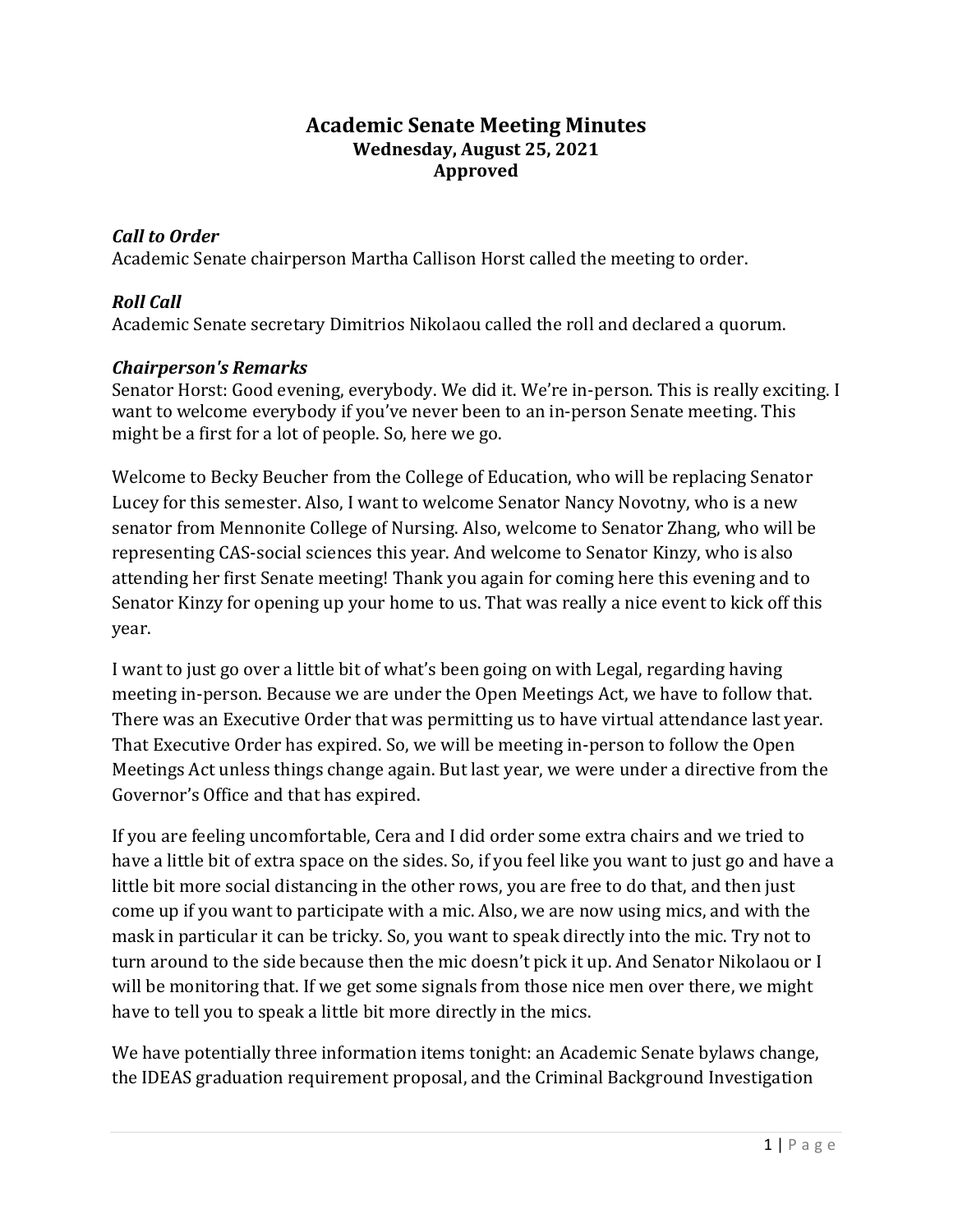policy change. We will be doing them in that order, which is a slight change from your printed agenda.

All of these items are in what we call the "information" stage of the Senate review process. So, what that means is that this is your opportunity to ask questions either of the chair of the internal committee who's presenting the material or the expert witnesses who will be coming to guide us through the background information of the policies. It's not really appropriate to start debating the issues. So, the old joke is if you want to state something just at least try to raise your voice at the end to pretend it's a question. So, we are all just asking questions at this point. After the information stage is over for these three items then we'll go to the action stage, and that's where it is appropriate to actually do a formal debate.

We will be discussing a revision to the bylaws that will allow remote attendance for members of the body here so we can accommodation some OEOA material. And this is going to come directly from the Executive Committee.

The IDEAS graduation proposal is going to be coming from last year's Academic Affairs Committee. Since that committee just nominated and elected a new chair to this committee, that person (whoever it is) will not have to present the IDEAS proposal today. The Executive Committee has asked Dimitri Nikolaou, who was chair of that committee last year, to present that proposal this evening. If you are on this year's Academic Affairs Committee please pay special attention to the questions because, if we get to that proposal, you're going to have to address those questions in your internal committee.

We will also be looking at policy 3.1.30 on Criminal Background Investigation, and this will be coming directly from the Executive Committee.

The Executive Committee has set 8:45 pm as a hard stop time for the full Senate because faculty do have some business they have to do after that. So, when we get to 8:45 p.m. we will conclude our meeting, but the faculty will have to stay for an additional Faculty Caucus meeting.

I look forward to finding out who got nominated and elected to be chair and secretary of the internal committees. And we're going to do something new this year. The Executive Committee is going to send a letter to the committee and the chair giving you some guidance as to how we think you might approach your task list. And so, we will be finalizing those letters on Monday and sending those letters out to the committee chairs and on TEAMS. So, that's something a little bit different.

I just want to thank all of you. This is really great that this is in-person. And we do have a lot of work to do this year. Last year, if you were on the Senate, we were required to do the roll call multiple multiple times, so things really slowed down, and I'm hoping we can get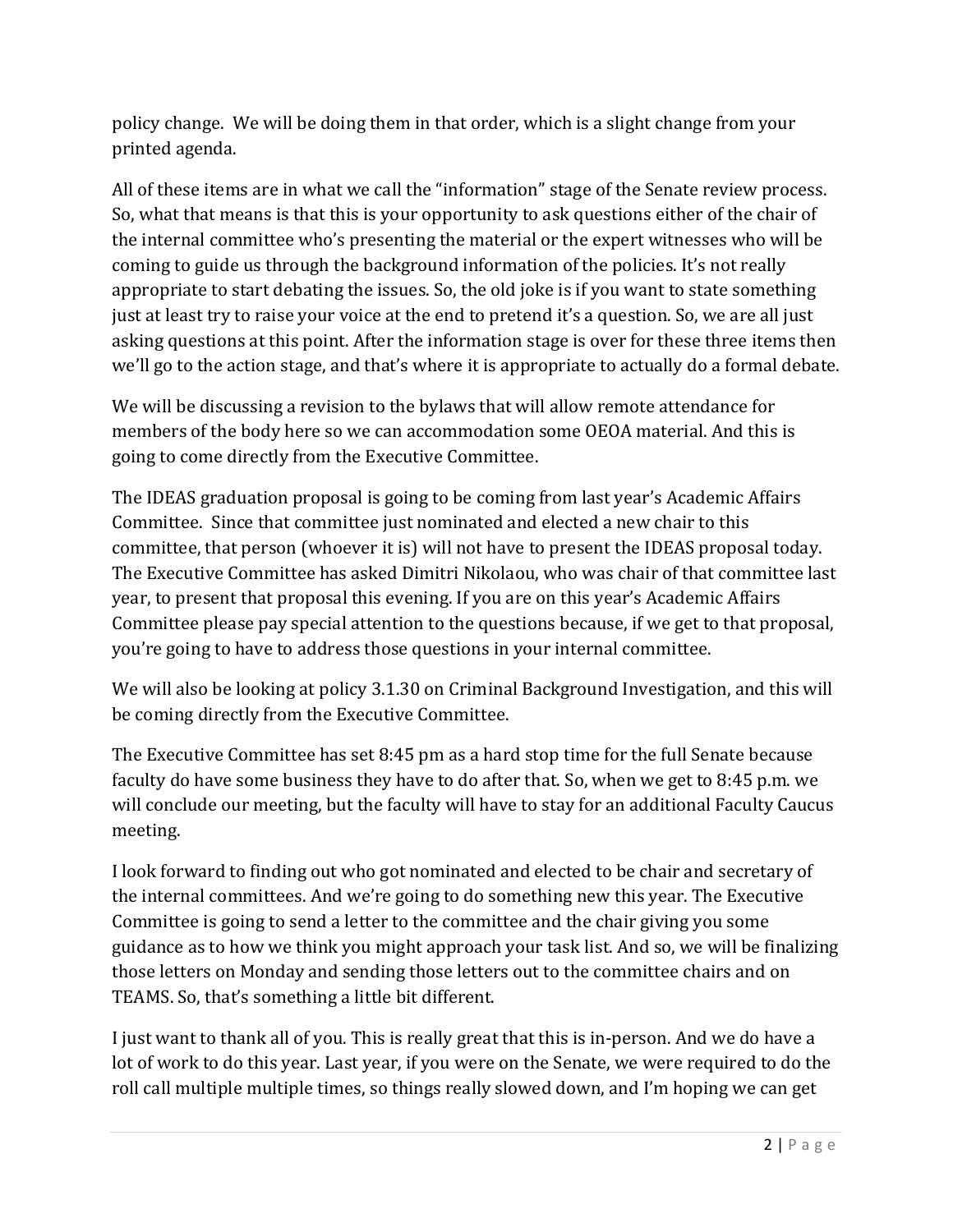through a lot of hard work this year. I would encourage you all to try to volunteer for a subcommittee. Help out your committee chair. Maybe you can volunteer to edit a document so the committee chair can work on something else. As a former committee chair, it all can't be just the committee chair. Right. It has to be the entire committee working on these materials. So, I do encourage you to really try to help the Senate out this year to try to get through a lot of material. And with that, I will turn it over to Senator Villalobos for Student Body President's Remarks.

# *Student Body President's Remarks*

Senator Villalobos: Thank you very much, Chairperson Horst. Good evening everyone. Just to reintroduce myself to anyone who may not know me, my name is Rodrigo Villalobos. I'm a senior here at ISU, the Student Body President, and an avid fan of the Mongolian Grill at Tri Towers.

First, let me begin by again expressing my thanks to President Kinzy and Mr. Kinzy for hosting us this evening. I had a great time.

It truly is wonderful to see everyone back here at Academic Senate in-person. This is what Academic Senate should look like, and I'm extremely excited to see what we will discuss both tonight, and in the year ahead.

I'm also pleased to be back receiving instruction here at ISU in a face-to-face format. The positive energy that I've seen and the thousands of smiling faces that I saw every single day on the Quad should give us all piece of mind that being here in-person was 100% the right decision.

Much of the reason as to why we are here is due to the truly fantastic scientific breakthroughs of the COVID-19 vaccines. I would like to applaud and thank every single Redbird student who uploaded their vaccine information, of which around 65% of the student body has already done.

My administration and the entire Student Government Association are committed to making that number go up. I also welcome the news that the Pfizer COVID-19 vaccine has now received full FDA approval. SGA will be capitalizing on this new development within our new #RedbirdsGetVaccinated promotional campaign. I also urge the University to also do the same.

On that note, I'd also like to express my gratitude for the use of our own SGA hashtag from official university accounts as well. Student led campaigns truly do work. And I'm really pleased to see that many have seen that in our own campaign this year.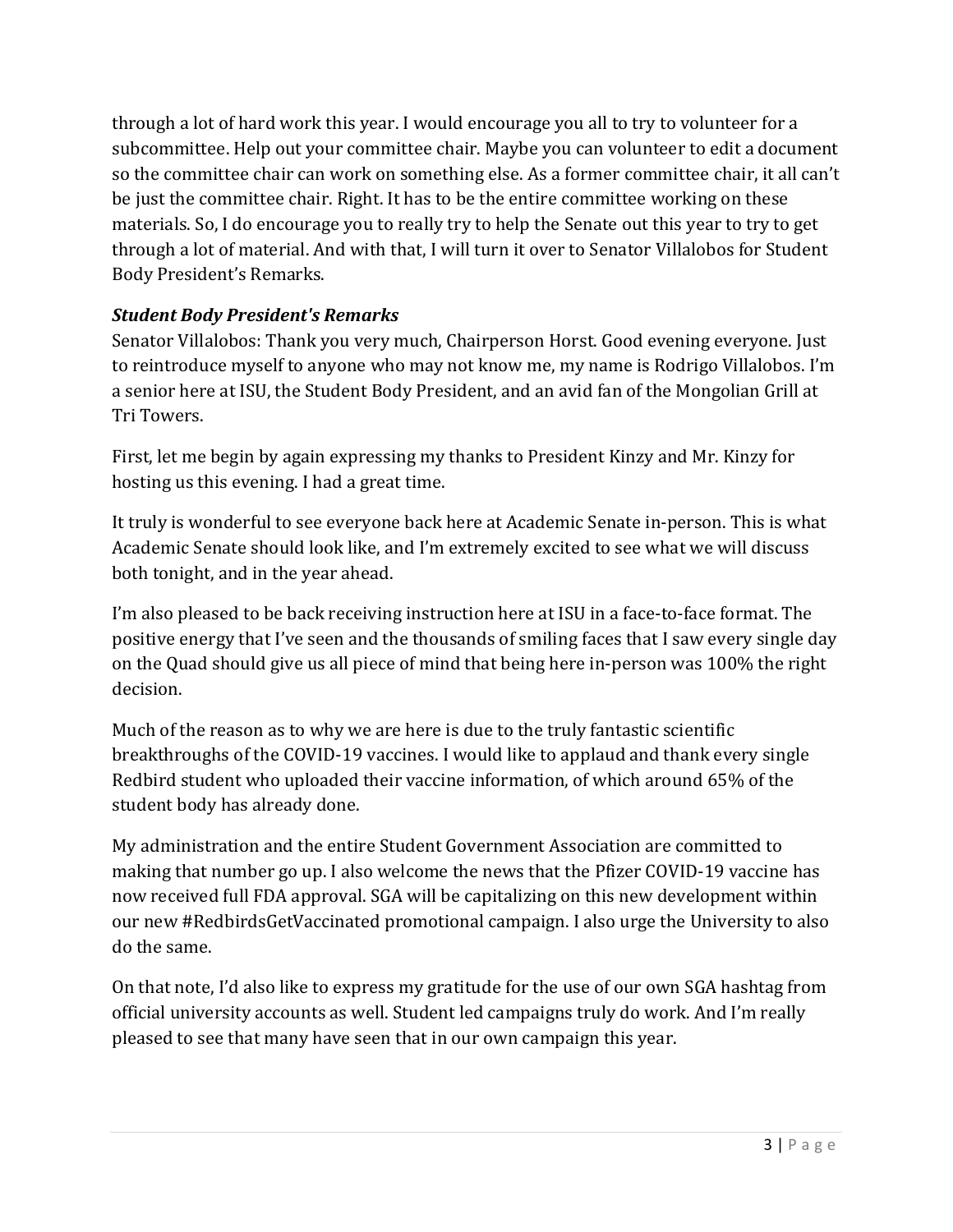While on the subject of vaccinations, I must say that my position has also not changed. I continue to strongly urge every single Redbird student to receive one of the approved or authorized COVID-19 vaccines and to upload their information as soon as possible.

In my view, it cannot be ignored that this pandemic has been worsened by two groups, including COVID sceptics who deny science, and COVID apocalyptics who seem to bring an end to any sort of normalcy that we might find ourselves in. The rhetoric from these groups is fundamentally wrong. They both seek to subvert science and operate on a platform of fearmongering. I will never admonish anyone, including any student, who have hesitancy routed in legitimate concerns. I will, however, urge every single student to seek proper information from the proper sources. That is why I implore every single Redbird to visit ISU's Coronavirus website and to ask questions and have conversations with the wonderful doctors and healthcare staff at Student Healthcare Services.

SGA meanwhile will continue to be hard at work throughout this semester and throughout the academic year as well. We recently had our retreat at which many smiling faces were also there before the start of classes. I really am extremely encouraged on what I have seen from the attitudes and the confidence that this association has.

Building off that, we also recently just had our first General Assembly in this room, in which we passed our first pieces of legislation for the year. I was proud to sign two extremely important bills that increase the privileges of our ex-officio and secretary members. That was extremely important on our part, and I'd like to thank the association for getting that legislation passed.

I'm confident that this particular group is made up of many of the leaders of tomorrow. This association has really bright ideas and I know for a fact that they are committed to helping their constituents and the student body in general. I'd like to thank all of them for stepping up to the plate and serving as student leaders. That is most certainly not an easy task.

We as an association are committed to capitalizing on the fact that we are here in-person this year in order to better connect with all of our Redbird students. I'd like to take this time to assure everyone, and assure the student body, that SGA will never take a backseat. In fact, we will make sure that we are always in the forefront fighting for the interest of students every single step of the way. I look forward to working with everyone throughout the rest of the academic year. That is all I have. Thank you very much.

## *Administrators' Remarks*

• *President Teri Goss Kinzy*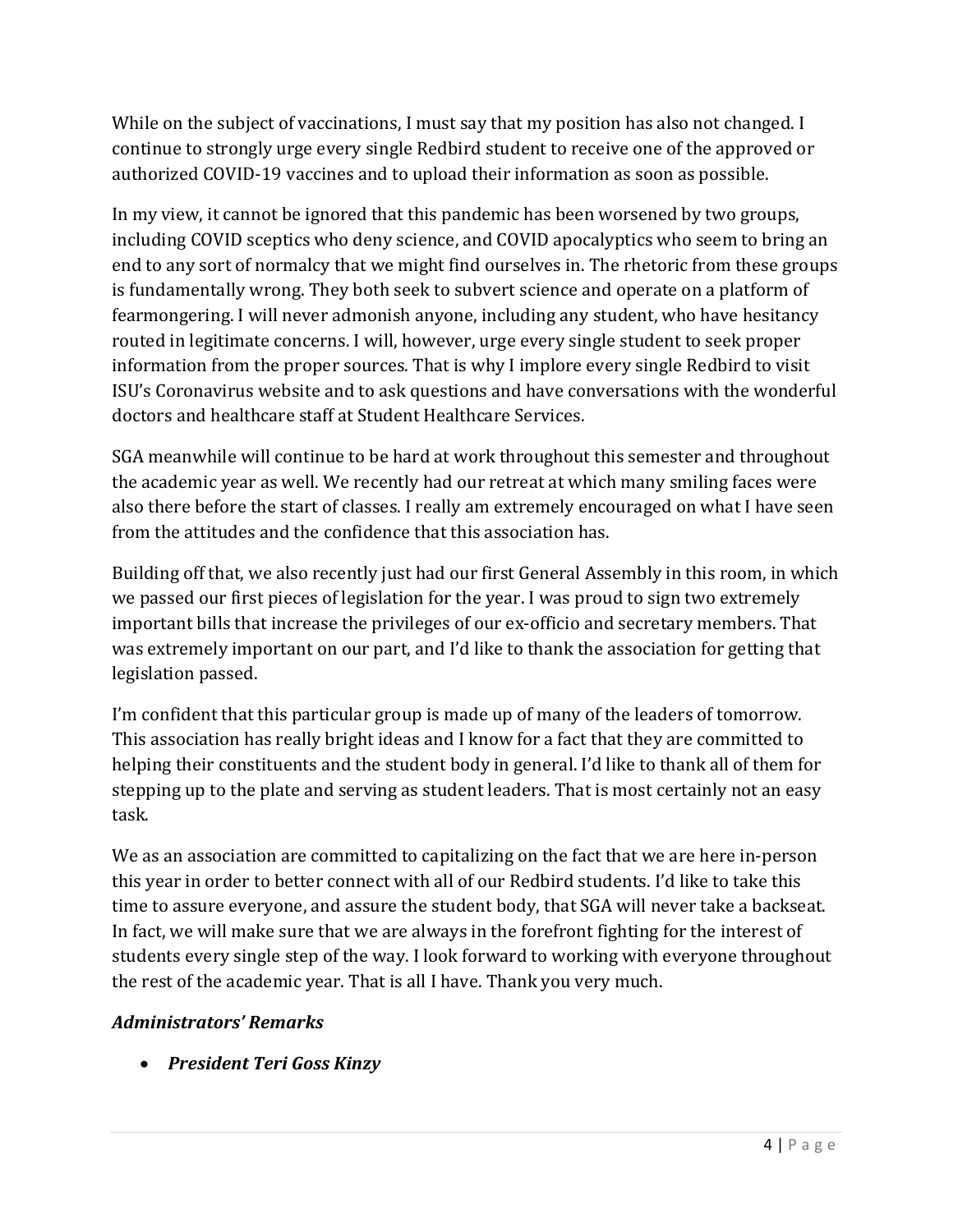President Kinzy: Thank you so much. It's a pleasure to join you here tonight. For those of you that I have not had the pleasure to talk to in very much detail, I just wanted to say that I'm so pleased to hear your comments about belief in science. As a scientist, I have to say it is our responsibility to try to help people get to the best possible information about everything in our society. I'm proud to be an addition to your presidents, a member of the School of Biological Sciences, and so, a special thanks to my colleagues here from the School as well as from the College of Arts and Sciences. I'm very proud and hope to in some way contribute to the environment while I'm here.

Some of you had a chance to meet my husband, Scott, who likes to go by the official title of Scott Kinzy (for those of you that were wondering). And he is pleased to also be here, and you can look forward to seeing him at events in your colleges as well.

It is very exciting that this is my first Academic Senate on day 55 of being the 20th President of Illinois State University. It's really been an amazing two months. And what you'll often hear people talk about is the first 90 days of an administration or job or a new opportunity, and people write books about it. And so far, what I would tell you about my first 55 days, and my plans for my first 90 days is I am living the motto of our institution which is, "Gladly we learn and teach." So, I'm spending a lot of time learning. I learn from all of you with every conversation that we have about our institution, your aspirations, your hopes and dreams, and sometimes I find out about things where I can actually go back and make a difference already, which feels really good.

I'd also say that the opportunity to teach is I hope to share some of the experiences I've had along the way that might be helpful to people at our institution, and I think that that sort of sharing of all of our experiences is what makes us a great institution. Collaboration. Asking each other questions. Working back and forth to make a solution to a problem even better. I certainly see that as the work of this body, and I hope to be able to be able to contribute to that.

What will I be doing for the rest of these 90 days? Well, I will be finishing up opportunities, now that campus is alive and vibrant, to be visiting on some road tours. I've had opportunities to meet with deans, to start to meet with some of our athletic teams, student organizations, our student government leaders. I'm starting to meet with faculty and different opportunities. So, through that you'll see me around campus a great deal, and don't be afraid to introduce yourself again if I've seen you first with a mask off and then with a mask on. But I've really been excited that students will—I think maybe it's just the way that I dress, they sort of figure out that I'm the President--they'll stop me on the Quad, introduce themselves, tell me about them, and it's wonderful. After that we've got a lot of work ahead of us.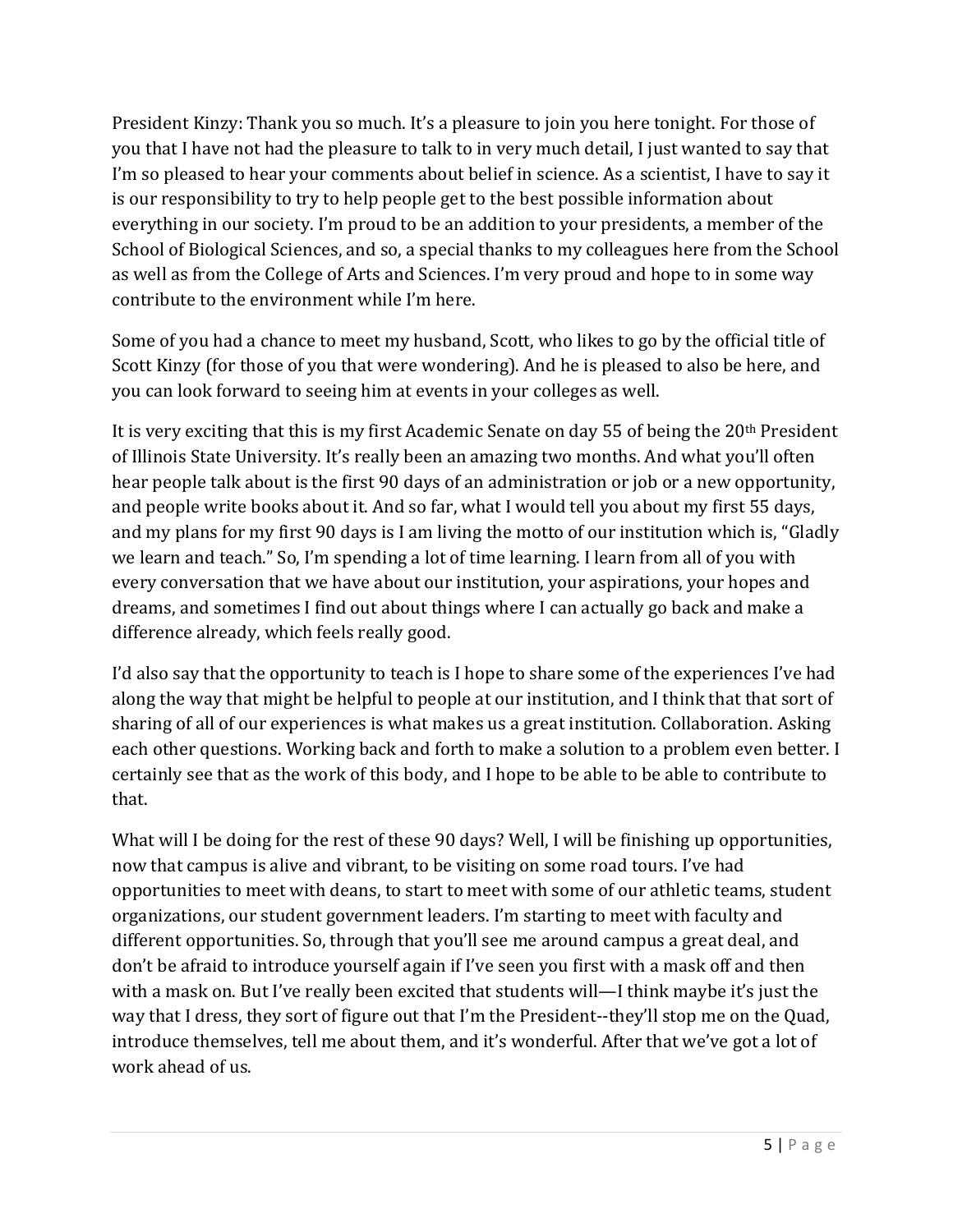I can tell you the members of the leadership team for your institution are a group of individuals dedicated to our success, the pursuit of excellence, sharing our story, and many opportunities there. And you'll hear more about that in the near future. I'll just give you a hint for those of you that weren't a part of the search process, there's a couple things I really love: government affairs is one of them, and the opportunity to work with our elected officials for the betterment of our institution and the causes that we believe in in higher education.

Cooperate and community engagement. We are a huge part of this community. We'll be the host site, if you have not heard yet, for the 50<sup>th</sup> Anniversary for Bloomington Gold next June, which is a Corvette rally—which I think is very exciting and I got to sit in a Corvette. But what is really important about that is we worked with the Town of Normal, the City of Bloomington, our local conventions bureau, and Athletics to have our facilities filled with people all over this country. We're a really important part of the community. So, you'll hear about things like that that I've been involved in. But also, our strong academic programs, our student focused activities, and all of our opportunities to impact society here in our region, our state, our country and the world.

But I really look forward to continuing to meet people. It is by far the best part of my job. I love hearing alumni stories and people in the community talk about what we mean to them and how excited they are that we're back.

As we begin this semester, we are seeing more and more students on campus who are very happy to be back. The excitement in the face of faculty and staff, and the experience of a more traditional college experience. With all of those holistic activities that are incredibly important part, not only of our community, but of the professional development of our students as scholars and as leader of the future. And so, it's been really exciting for me to be a first-time freshman on campus with them as well.

I'd like to just share a couple points of pride. One of the things I learned very quickly about Illinois State is the pride that we have in our institution. So, let me share just a couple of those with you. Here's a financial point of pride. Illinois State University raised more than \$25.1 million in private support during the last fiscal year, in a pandemic. And a lot of that went to support our students, particularly as they were facing incredible need. It's the third highest fundraising record in University's history, and it serves as the basis for us to develop big, bold, transformational ideas that will get our donors excited and give us some of the resources we need to support our ability to move forward.

A point of pride of external recognition. Two of our Illinois State colleagues have been named 2021 researchers to know by the Illinois Science and Technology Coalition: Dr. Marilyn Prasun from the Mennonite College of Nursing was named in the Improving Health Outcomes category. Her research focuses on heart failure, atrial fibrillation, biomarkers,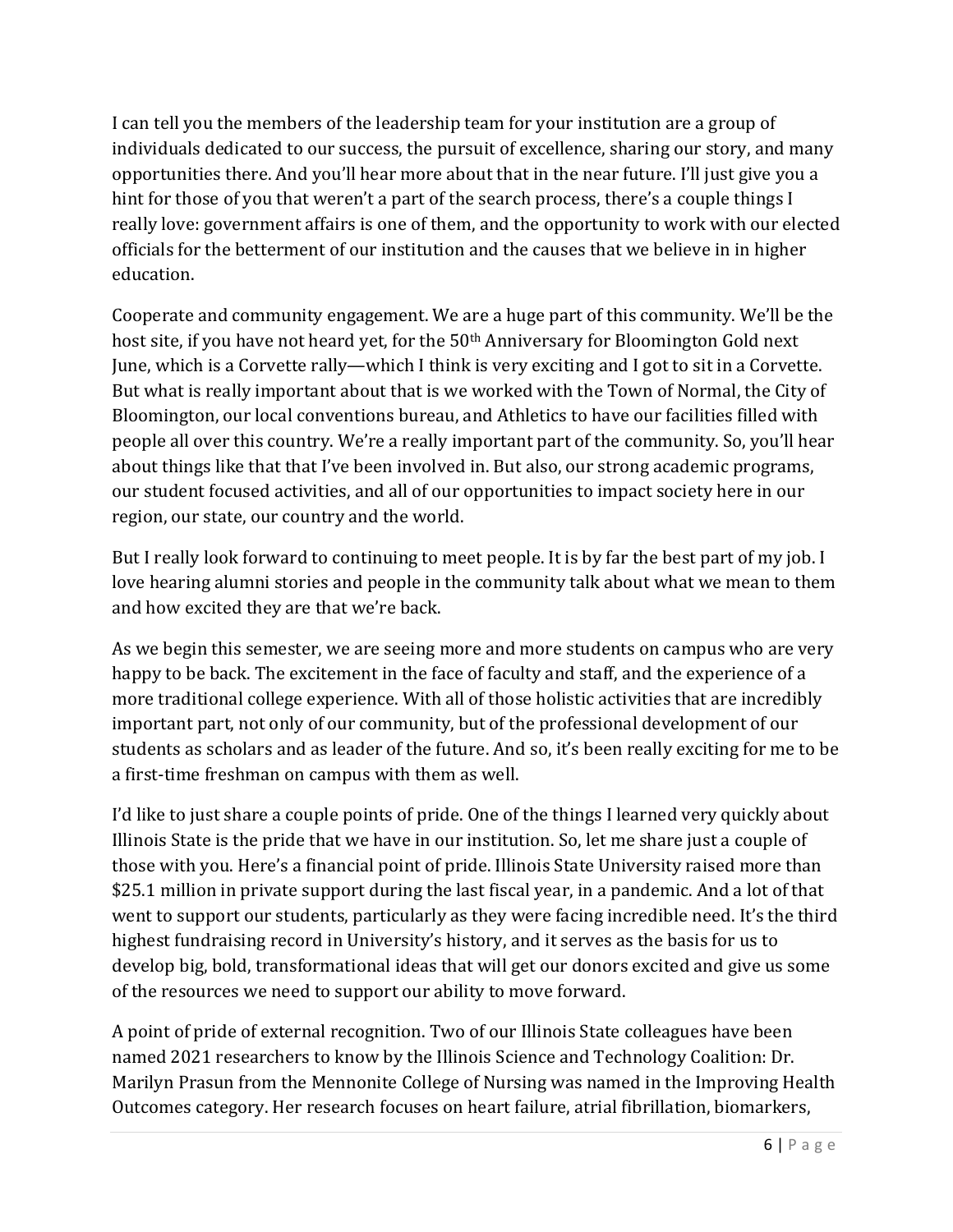symptom management, quality of life, medication adherence, and patient education—how important is that last one. And Dr. John Sedbrook from the School of Biological Sciences. He was named in the Sustainability and Future Ag category for leveraging gene editing to create new varieties of crops for human use.

In the community commitment area, one of our points of pride was that Illinois State Police Officer Tyler Creamean was presented with the Life Saving Medal in July for his role in an off-campus event after a shooting in saving the life of a victim and putting his own safety aside.

We serve our community as well. In the leadership category, I've very proud that Dr. Doris Houston has been named an Emerging Higher Education Leaders Fellow with the global research and best practices institution EAB.

In our Adversity, Equity, and Inclusion point of pride, our new University Housing Service Rainbow Floor Themed Living-Learning Community designed for our students interested in living on a floor supportive of the LGBTQ+ community is a point of pride of all of us.

So, there's lots of great things happening, but there's an ongoing conversation about COVID-19. In general, I want to say that we are receiving positive feedback from students, faculty, and staff on face covering compliance. As I walk through buildings, or I go through the Bone Student Center, I'm very impressed that our community has responded, as you all are today, in wearing masks. I acknowledge that in some circumstances it's challenging and uncomfortable, and my glasses are also fogging up a little bit here, but I thank you for what you are doing, following this requirement and serving as role models. We can support our students to do the same. We can engage in productive conversation, "oops, is your mask to big, I see it slipped below your nose," versus yelling at each other, and working together to try and support each other, because Redbirds take care of each other.

I'm personally taking every opportunity, especially to speak to students, in regard to being an advocate for their personal health and to be good consumers of healthcare, which starts by getting authoritative information about the COVID-19 vaccines from sources that are both reliable and independent. As I meet with sports teams and other groups of students, I personally offer to meet with them privately in my office to talk about any questions they have about vaccination. Of course, I also send them to our Health Center, to CVS, and I can tell you I've already heard of students where they just need a little bit of support to make a difficult decision. We're hopeful that all of the work that we're doing that we're able to help more and more students to see that as an option for their personal safety.

And speaking of experts, I want to personally thank our Biology faculty: Dr. Laura Vogel, Dr. Jan Dahl, Dr. Wade Nichols, and Dr. Ben Sadd who co-authored a Q&A piece for the campus community regarding COVID-19. This type of expert information, written at a level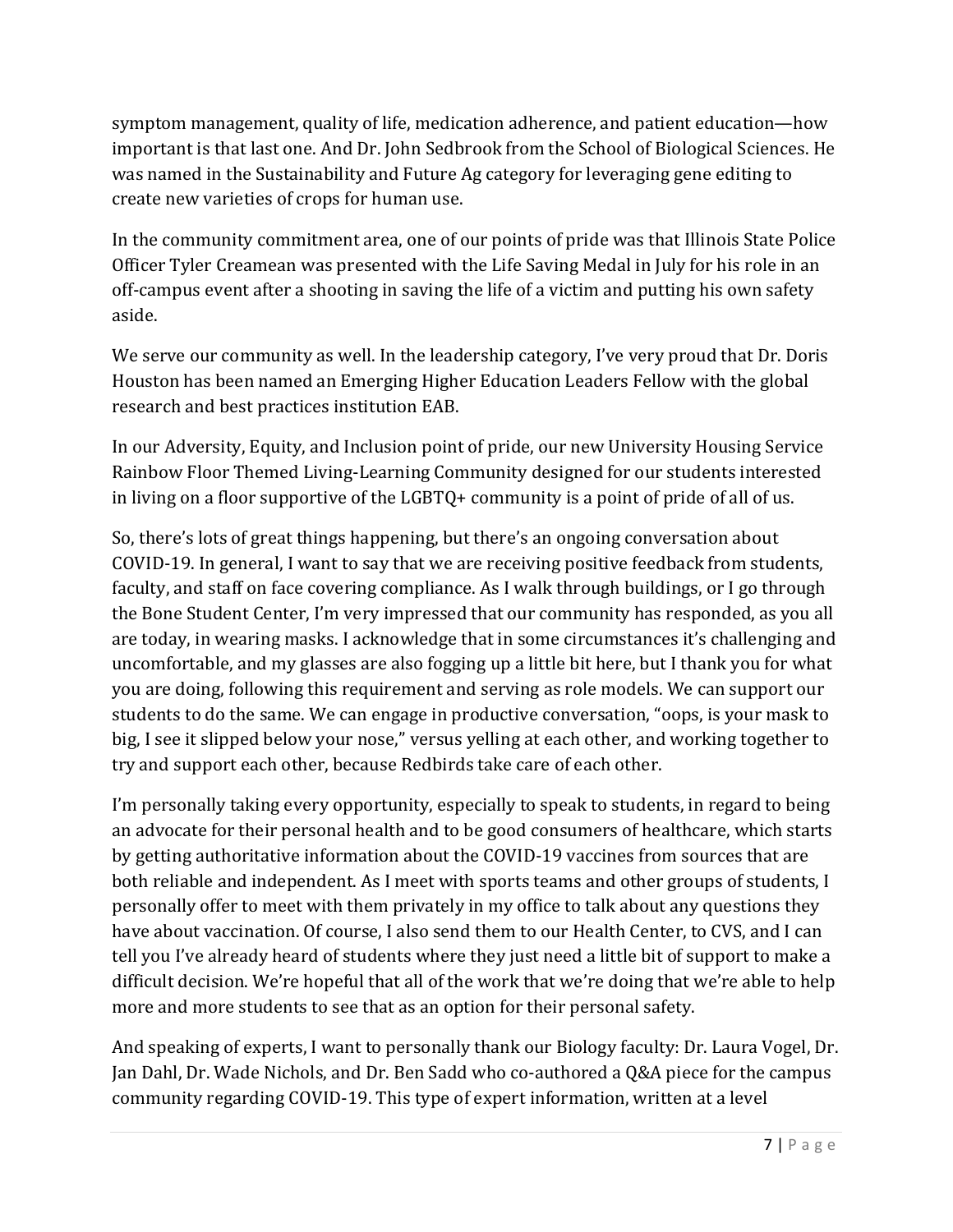understandable by all is critical, it can make a difference for student, employee, and one of their family members. And in fact, I can tell you I was at the football practice talking to the football team and there was a scout from the Philadelphia Eagles there, I walked off the field and he said, I really liked what you said. I have a family member and they're really hesitant. And I said if you think that's good, you should see what our faculty wrote, and I emailed him the link. And we can all share those stories.

I'm very pleased that our COVID-19 dashboard is up and running once we collected that first week of data. It's available. It's easy to see on our COVID page and it gets answer to the questions people want. I've been watching it every day before it became live, because we were working through making sure the system ran, and I can tell you every day that I looked there's been an increase of vaccination rates. Since I looked yesterday to today, since I wrote the remarks yesterday, with Chief of Staff Katy Killian, our faculty staff number is already at 84%. It' been going up every day. In University Housing, we're at 77%. And our overall students went up again to 66%. It's important to remember that it was July 28th when we put out the requirement of vaccination uploads to our students. They've not even had the full five weeks if they went that day and got a shot and had to wait three weeks for the second shots in two weeks. And we hear that every time we send out reminders and we talk to people our numbers go up. So, I think we should feel really good about where we're going and know that we're going to be on top of this all the way along. It's a really impressive number.

And as you know, until vaccination records are received, individuals are required to test. Testing is through the roof. If you look at our dashboard, you'll see that we're doing more than 1,000 tests a day. The system is working. Supervisors are being notified. We're really seeing the testing that we need, and we're hearing people at testing that are saying, you know, I think I just need to get my vaccine. I just ask that you share with anyone you know to please treat the staff in those sites, particularly in light of the fact that almost all of them are our students, with kindness and respect. These are policies we all have to follow for the safety of all, so we all want to remain extremely collegial and treat each other with care. But as has been the case all along, in this pandemic, things change quickly.

I know Monday the Pfizer vaccine was approved by the FDA, but it was only today that Moderna submitted all of their required paperwork to the FDA for approval. That means even if it goes at 40% of the time that it normally takes, that takes three months.

Information is going to be changing all the time. We are always watching the Illinois Department of Public Health, the Illinois Board of Higher Education, the Office of the Governor, the Center for Disease Control, as well as local health officials. And we will continue to reevaluate our approach and make modifications as necessary throughout the academic year. I understand that change is difficult, and sometimes people feel like the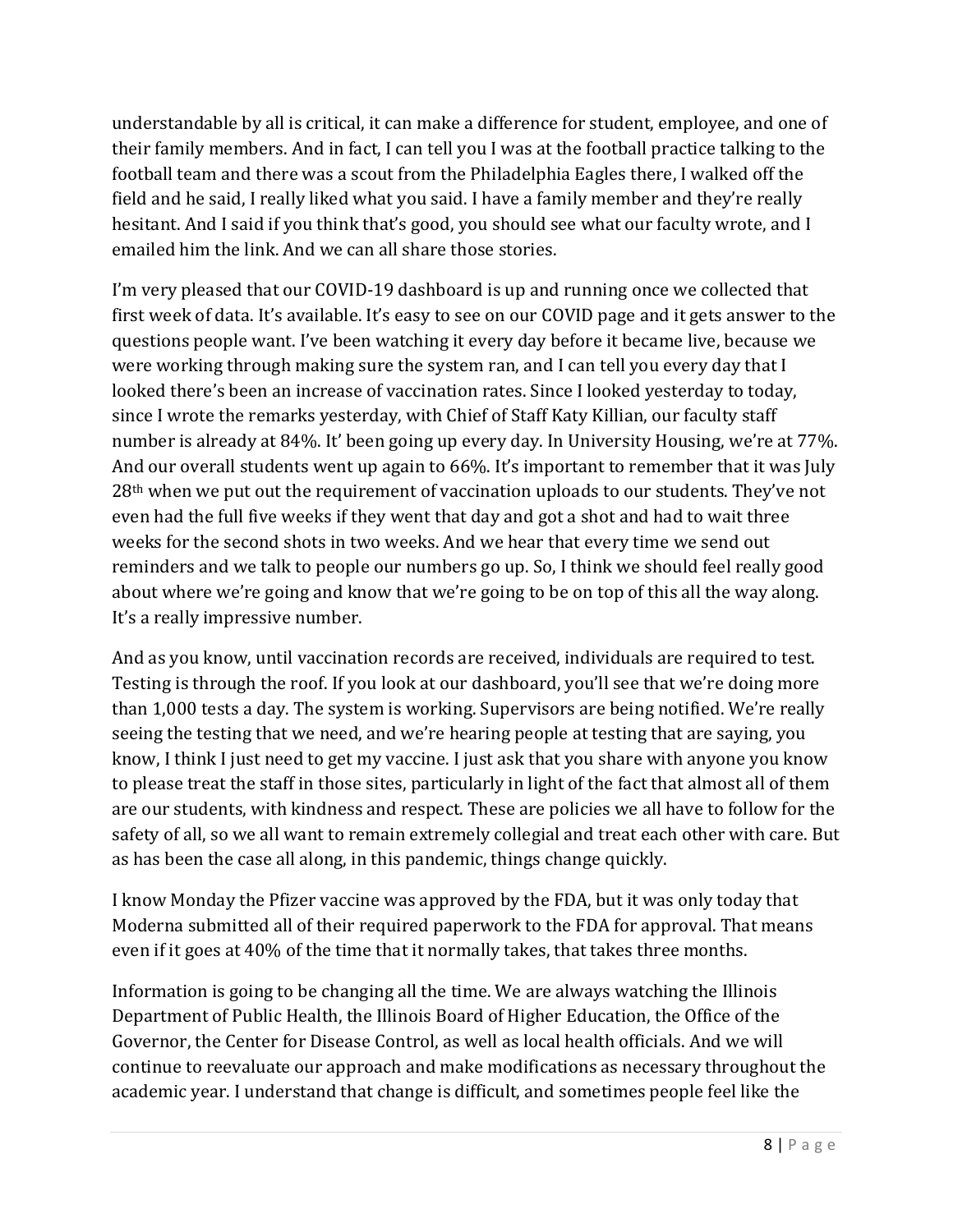ships moving under them, but it's critically important that as new information becomes available, the booster shots, as another example, that we'll consult with the appropriate public health officials. Our COVID Steering Team is meeting multiple times a week to make sure they stay up on all of this. We will continue to take all the necessary steps to remain in person, looking out for both the physical health of our community and the emotional and mental health of our community which has been sorely taxed.

I end by thanking you all for everything you've done. I was not here last year, but I can imagine that what I saw back at my prior institution is what you saw here. What we saw were hard working dedicated individuals who did not want to let each other or our students down. And I thank you for everything that you did, and I thank you in advance for everything you will do for us this academic year. Thank you.

### Senator Horst: Questions for Senator Kinzy?

Senator Stewart: Thank you very much for your remarks. These are some questions that I've received from constituents really about planning going forward. And I was very happy to hear everything you just said about being flexible and taking the best data into account. All educational institutions at all levels need to be planning for different scenarios given the rapid change with COVID and the emergence of subvariants, etc. And to do this they need to have a clear sense of how to benchmark and measure changes that require a reaction. So, in light of this a few questions: Most generally, what benchmarks are determining ISU's current approach to the pandemic? What benchmarks would call for a change in ISU's approach to the pandemic? Will these benchmarks and benchmark numbers be made public before we reach them if we seem to be getting close? Would there need to be a state of emergency declared by the State of Illinois again for any changes in modality to occur in case the worse would happen? More specifically, will fall semester continue normally come what may? Now look, I'm happy to be optimistic, but we have to respond to the data, I think. If not, what kinds of numbers would provoke a change? Finally, in regard to the spring semester in 2022, if by January either the flu season plus the holidays, plus the constantly emerging new variants bring the numbers or danger level in our county or the state significantly increase, will the spring semester start normally or online? What numbers would provoke a change in ISU's approach to the spring semester? Thank you.

President Kinzy: So, there is no single number that is ever used to make any determination as relates to a response to a pandemic like this. It is a matrix of numbers, and in fact they aren't any single one that's a trigger. The best approaches to addressing the summary of all the data is to have a series of different parameters, some of which are quantitative, some of which are qualitative, some of which are ones on our dashboard; there's a great deal of data now on our dashboard, and those all have to be looked at in their sum. That is why the COVID Steering Team has a large representation of people from across the University on it,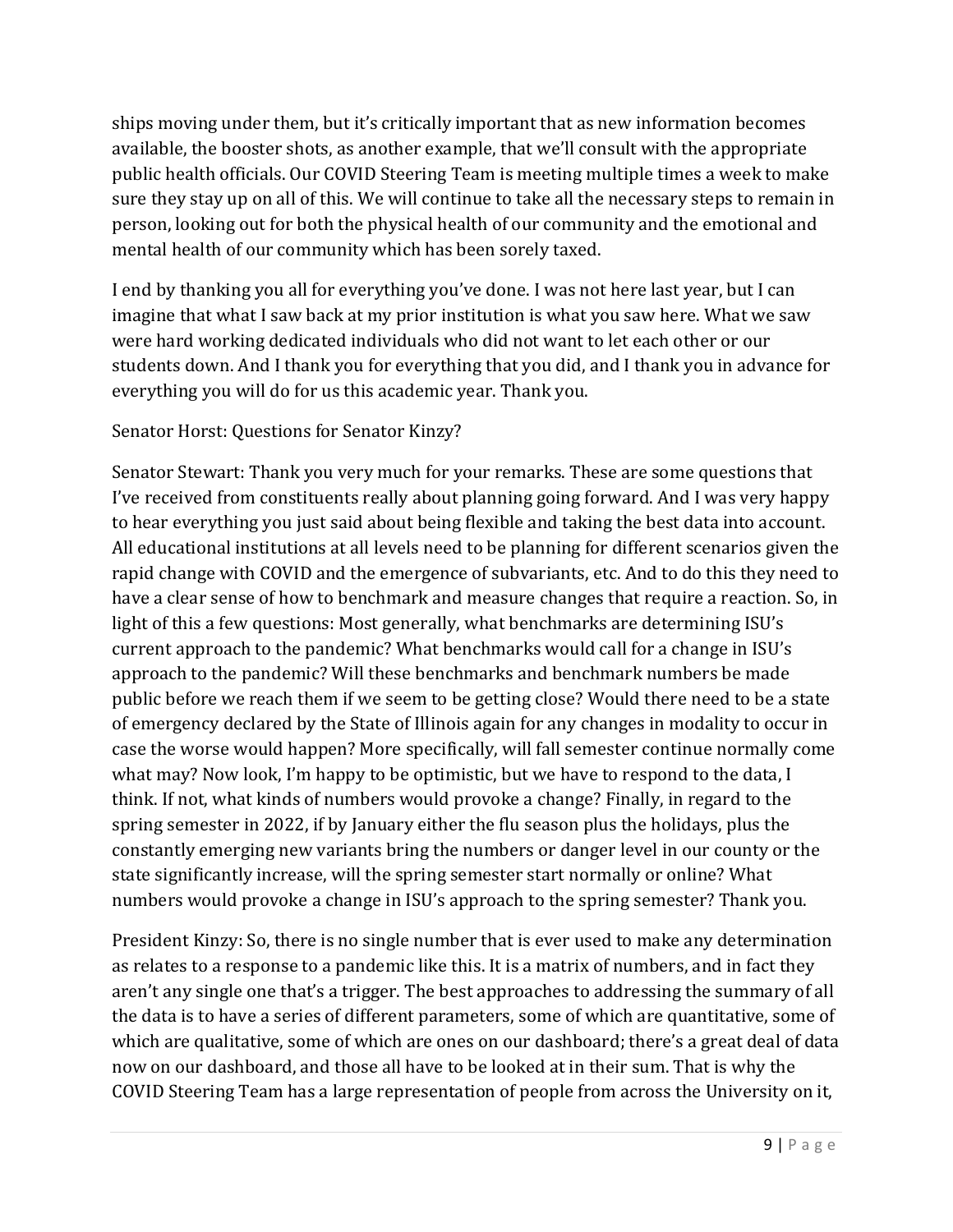and has, when necessary, consulted with the leadership, our shared governance partners. So, I cannot say a single number in any particular category, and they also tend to work in ranges. That isn't something that's done that way at any institution for which I'm familiar and it isn't a best practice in public health. We have to understand that we need to always be looking at the totality of numbers because there could very well be a number that comes up that we haven't been thinking about in the past that's brought to our attention by public health. So, it's important to be fluid and be collecting all the data and analyzing it. It's impossible to make a prediction right now for the spring.

I will say that variants and mutants of viruses are a very common thing. That's why every year we get a different flu virus shot, because we have to know which variants of the flu are available, and then the shot is made to match that. And so, the emergence of variants is not something that is unique to COVID-19, and sometimes variants emerge that actually burn themselves out faster. So, it's very hard to predict. Just because something is a variant doesn't mean that it's a dangerous variant. And so, that sort of information is best assessed by public health officials, which they're monitoring it very carefully, and we have very good quantitative sequencing of viruses in this country to be able to monitor that. I know it's being monitored in our county and in our region. We can be misled by numbers. We can look at the hospitalization numbers in our county, but we find out that more than half of those people actually aren't even from our county. They're coming from other parts of the state where there isn't the same healthcare system. But we are of course monitoring what the capacity is in our healthcare systems. We also know we will look at quarantine space, for which we have plenty. But we also know that a lot of our students are going to go home if they have to quarantine. So, we're working all of these things together. To use quarantine as a number would be wrong because it's possible the quarantine number usage would be really low, but the cases could be high. So, perfect example why no one single number is important. We are going to have to be very thoughtful and constantly assessing this and there are no particular switches that this institution uses. It is a holistic approach.

Senator Hollywood: I have a question from one of my constituents. If a student for some reason just doesn't do what they're supposed to do, you send out the reminder to be tested and they just never show up. What is the protocol for that?

Senator Johnson: So, we have a system by which there's a series of non-responsiveness from students if they are not testing, and things of that nature, where ultimately Student Conduct Office will follow up with them. They will ask them to come in. There will be a meeting and/or some sanctioning, possibly as a result of that, depending upon whether the student is found responsible or not. They will go through the normal conduct system in order to be adjudicated in that sense. But that's the trigger. It's a series of nonresponsiveness. I mean, we're going to try to work with students, but if there's a series, at some point you've got to then come to Student Conduct and be responsible for your actions.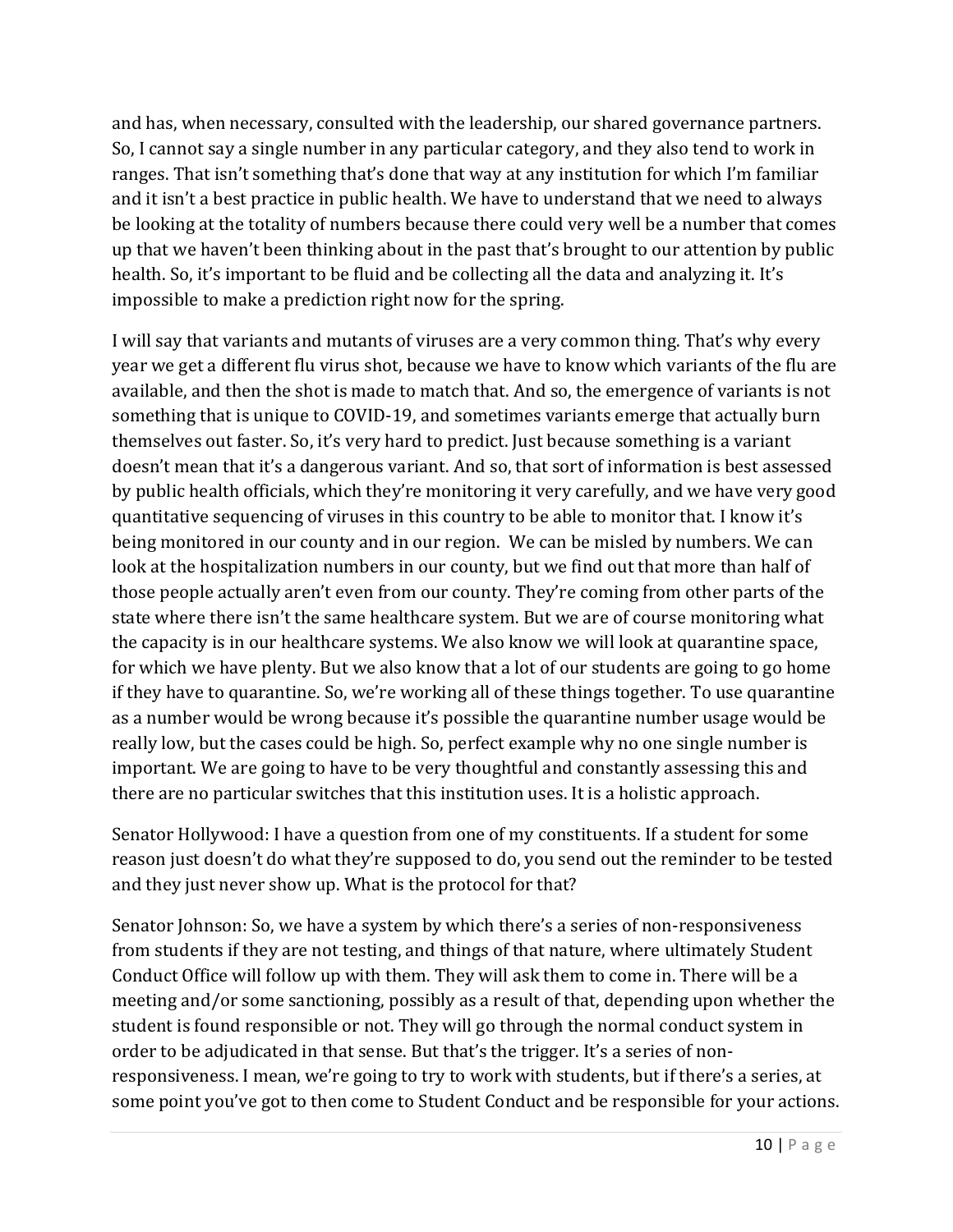Senator Villalobos: Thank you for your remarks, President Kinzy. I have two questions actually. One being, given that there is a requirement right now for the current vaccination set, is that something that would be under consideration for any future booster shots that come about? And two, you mentioned that there were 66% of students right now that uploaded their info. Obviously, we would like that as high as we could get it. Is there however, a benchmark area that we really want to hit as an institution? 80%- 85% or around that area? Those are my two questions.

President Kinzy: Okay. So, public health officials are no longer giving a specific number as a cut off. For one point, we've heard herd immunity would come at a certain percentage. That's no longer being stated by public health. So, for us that number is as high as reasonably achievable. And so, we will not stop education and encouraging people. What I'm really encouraged about, and our health office will tell you the same, every reminder we do, every communication we do, every opportunity a student has to engage on this we start to see an increase in people submitting their information. The numbers are still going up every single day. And I apologize I can't remember… you told me a story about how a student in Fine Arts came up asking for help about how to get their vaccine card uploaded. That is a wonderful story. So, I think that is what we're seeing. Students are reaching out. They're coming for help. They're getting their information. So, I think until we start to see it plateau, which we have not seen anything even remotely resembling a plateau, even with faculty and staff it went up again today to 84%. There's no number where we'll stop in terms of encouraging that. And the first question was about a booster shot?

### Senator Villalobos: Yes.

President Kinzy: Right. And so, it's hard to make a decision, and we certainly won't make an announcement until it officially is approved that there is a booster shot and there's proof of sufficient vaccine capacity, which is something that… I think we all forget what it was like when people were lining up and begging for vaccines. So, we would have to be assured that there was sufficient capacity and there was a full approval. And then, that would go to the COVID Steering Team who would… My personal bias is that if you were willing to get the first shot, you're going to be willing to get the booster. It'd be highly unlikely people wouldn't. That would be very difficult for us to track within our system. So, that's something that we will have to work out because sometimes our systems are not as sophisticated. You're going to have to know exactly when someone's second shot was and when are you sending them reminders. And so, for us to do that may require us to do some work with the technology behind it in our system because it was not set up for that. But it will be a good idea and I will expect that our team would fully consider that. It seems like a reasonable assumption, but the final decision will be a recommendation from them.

Senator Villalobos: Thank you.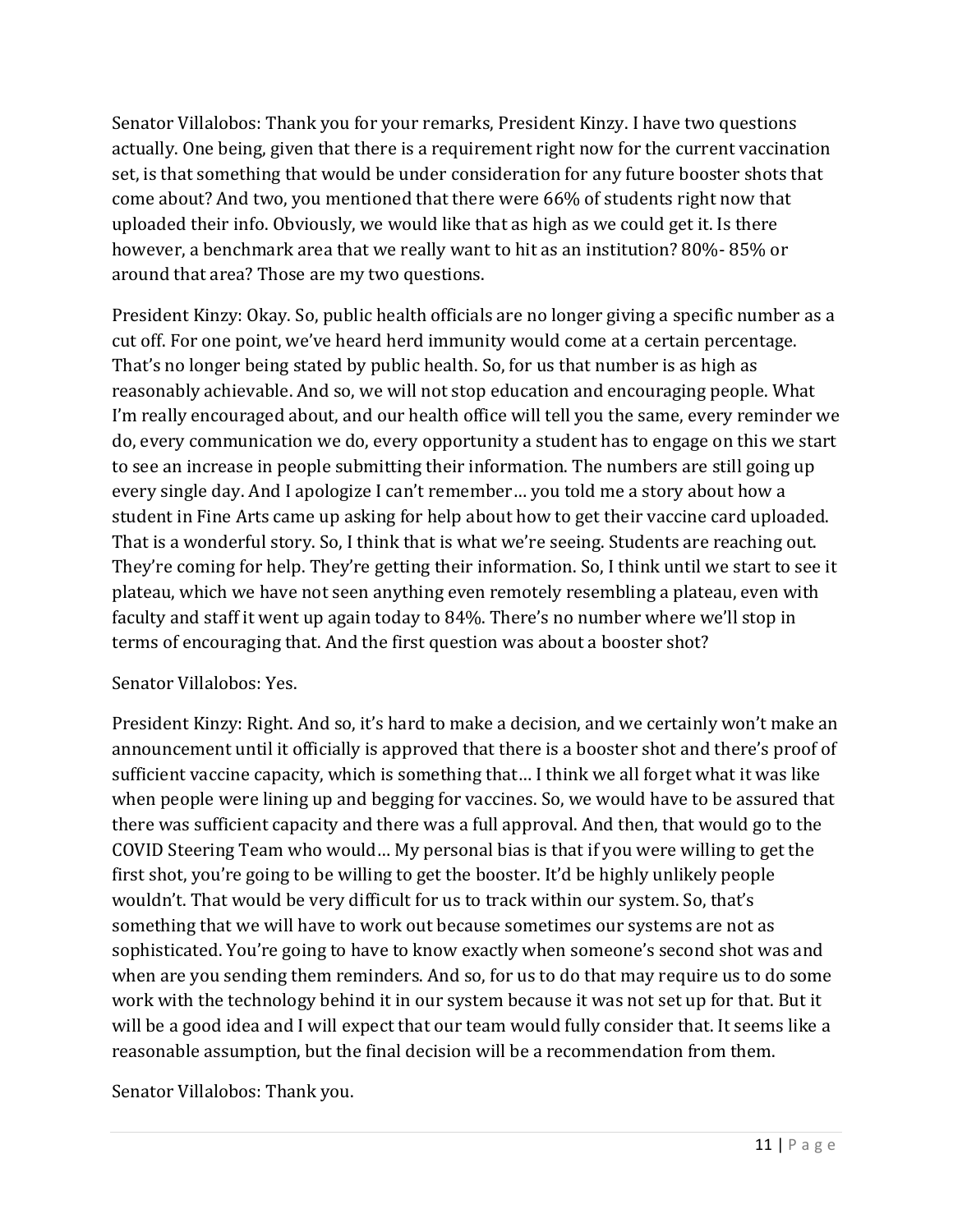Senator Biancalana: I had two questions. First one, will there be any changes in the approach after the FDA approval of the Pfizer vaccine? And the second question, is there any plan or strategy that will help fill the gap between total students enrolled vaccination rate and University Housing student's vaccination rate?

President Kinzy: Yeah. So, let me do the second question first. Yes. Now that we have the students on-campus, I think that the housing is an interesting situation and Senator Johnson may have a comment on this, but there was a lot of discussion about congregate housing early on in the crisis and I think that that really motivated a lot of people that were living in dormitory, residence hall types of facilities to get a vaccination. I think what we're now seeing with both the approval of the Pfizer vaccine, as well as people recognizing the benefits of vaccination, i.e. if you would get sick, it's much less likely, and the chance that you would end up hospitalized and even dying are like .001%. So, both of those things I think are contributing and that will make the gap go.

Again, I remind people that our students just got this requirements July 28, and some of us got vaccinated in March, but our students didn't become eligible to be vaccinated typically until they were in finals week, then many of them would be here but then they'd be going to live 4 hours away. They weren't sure they'd get the second shot. I think our students deserve a little bit of grace here to have the chance to catch up because they were in very different situations moving around different places for the summer. I actually have a lot of confidence in our students. I think our attention is going to be exactly this: communication and continued working with student leaders. There is no more powerful voice to a student than another student. I completely agree with you.

Will our approach change after the approval of the one vaccine? As I said, the Moderna is just starting the approval process that is likely to take three months. So, that would mean we would be prescribing people to get one particular vaccine if it was based on it being approved. So, we can't generalize the Pfizer approval to the other two vaccines, that's not appropriate public health. It certainly is used in our favor. I think it will, and we know it has already helped to increase vaccination rates in this country because people wanted that assurance. So, we will consider that as we look at our full strategy for the spring. I believe that all three vaccines, based on the science, are safe and effective. I think the question will be is will it change our approach in terms of it being approved; because there were a lot of people who were hesitant to require a vaccine that had not gone through full approval, even though it's highly ethical and this is a public health emergency. So, we will continue to work on both of those.

Senator Otto: I wanted to make a point of clarity and that is that the FDA letter says that it is not the current Pfizer vaccine that is approved. That is still under the EUA. It is the new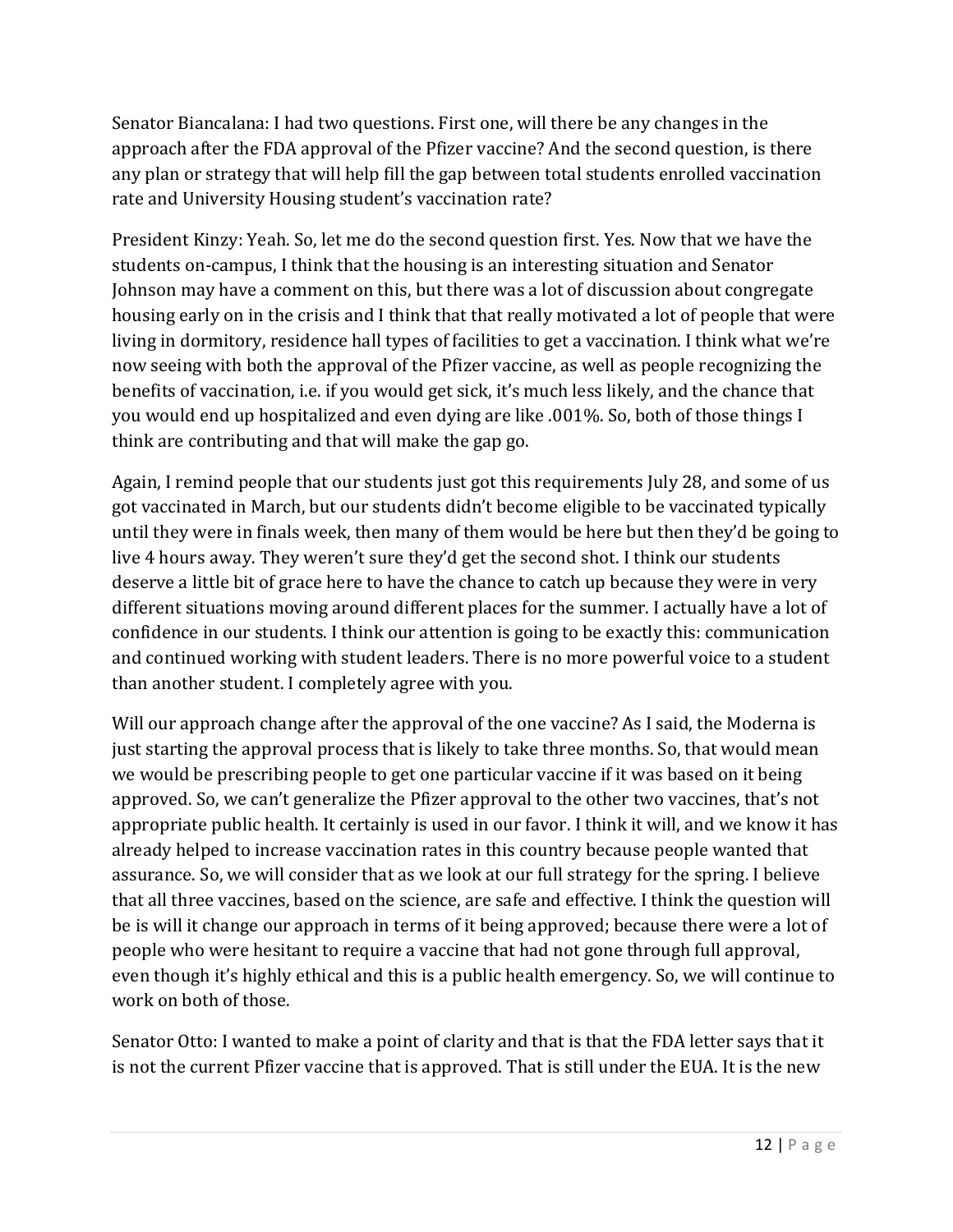Pfizer vaccine called Comirnaty which is not yet in the supply chain that has received approval.

Senator Horst: Do you have a question, Senator Otto?

Senator Otto: No. I just wanted to make that as a point of clarity.

Senator Hogue: I know speaking with my constituents that a big point of frustration in the past year, specifically over the summer, was the quick turnaround time between the decision to have all of us maintain wearing masks for the school year and the actual beginning of the school year. So, I guess I was really wondering if things were to drastically change, and similar to what Senator Stewart said, if change in modality were to happen what is the turnaround time between administration making that hard decision and needing it to be in full effect?

President Kinzy: So, that is a situation where it's very hard to predict. What happened the first time with COVID was a national decision, essentially, was made. There were so many unknows that it had to happen instantaneously. When we decided that the appropriate point for this institution was to require masks it happened pretty quickly because the CDC recommendation came out very quickly. What, I believe, we will continue to see is that people want what we all want which is to remain in-person and to have as much of our normal lives as possible. That may mean that a quick spike may require a quick response. Things like the modality of teaching are something where we're very respectful of what that means for both our students and our faculty and our staff. That's why every single day people are looking at these numbers. Right now, we are not in a bad place. Our positivity rate for a massive amount of surveillance testing is less than 2%. Our county is below 5%. We'll be watching for those numbers to go up. I can only promise that we'll make every effort to give as much notice as possible. But if it's a true emergency, the public health of our institution will always come first. And so, that has been a really challenging part of this pandemic. I wish I could tell you that we guarantee no matter what we do we'd give two weeks' notice, but I would never make that promise because I just don't think we know. But I do think what we're trying to do is be far more proactive about bringing the masks on quickly, really pushing vaccination, really pushing testing, bringing on new and very rigorous testing for this semester. Thank you for your question.

Senator Rardin: Hi. Quick question. As I've been talking to a few of my constituents especially those in the College of Information Technology, I've gotten a lot of responses and questions along the line of since we have all this new infrastructure in terms of Zoom and the ability to record classes so that students can interact with them in hybrid format and things such as this, will we be in the future going forward with providing more options in terms of letting students continue to use hybrid classes even after the COVID-19 pandemic is over since we have built up that infrastructure now and put in that money?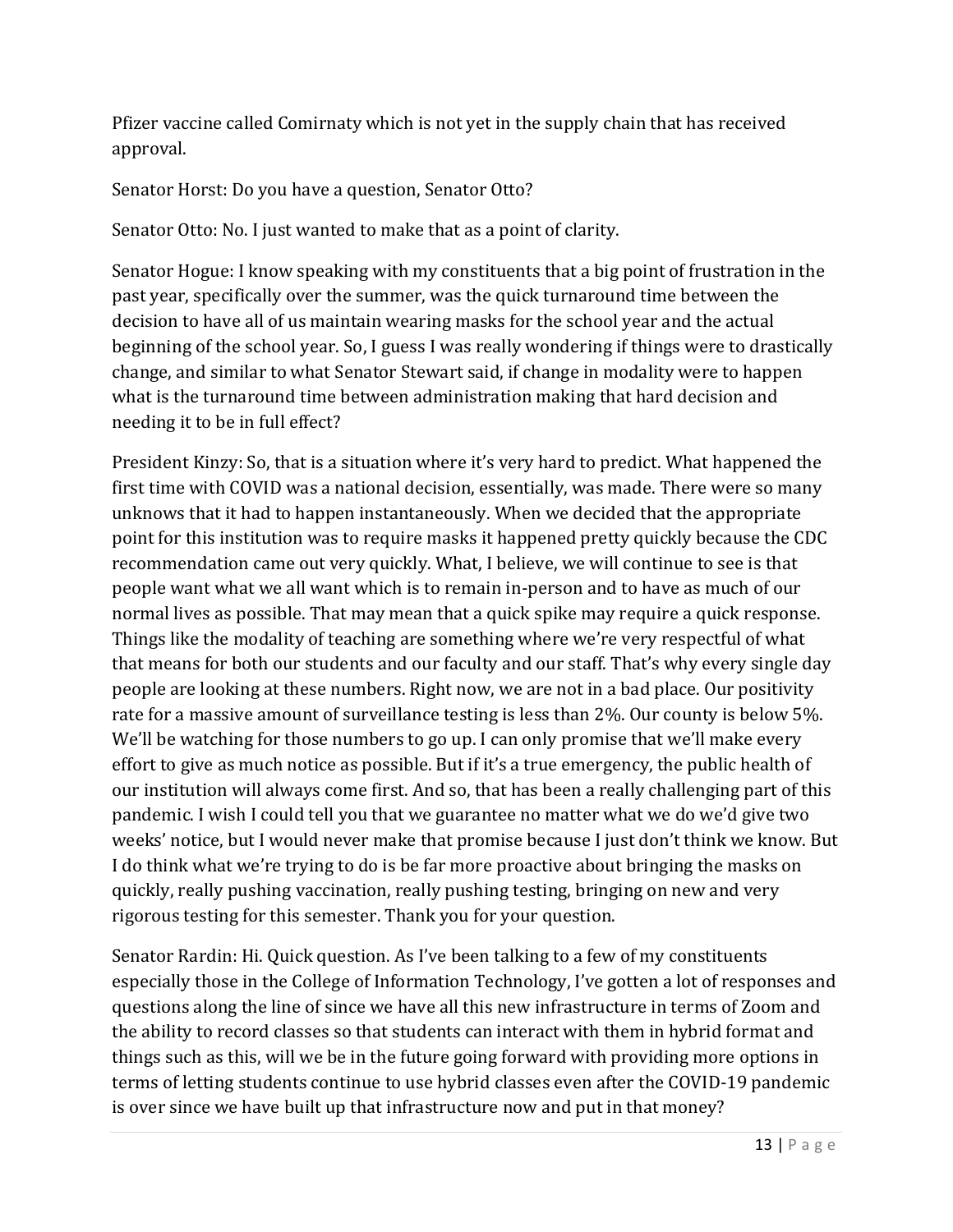President Kinzy: The nature of the academic offerings of the institution lies largely in the hands of the faculty and what the best practices are for teaching. While we as institution of higher education pivoted to online learning and procured some tools, it doesn't mean that we're doing… What we did initially may have worked but may not have been the best practice. There's a lot to online and hybrid learning that we want to take the best of and integrate it into what we do as an institution, but I would say that a lot of our infrastructure is still not to that level. So, while we can record, Zoom when you're here, if you're in a classroom not all of our classrooms are yet equipped with that sort of technology and so we have to make sure what we do is of the highest quality. The Provost, I'm sure will agree, if you have anything you want to add. But for us, we will try to take what's best of what we've learned from COVID, but there's still a lot of work to do in technology for that type of learning.

Senator Horst: Okay. If people have further questions, we can gather them. You can send an email to [acsenate@ilstu.edu](mailto:acsenate@ilstu.edu) and we can forward them to Senator Kinzy. But just in the interest of expediting a little bit because we have limited time, I'm going to move forward to Provost Tarhule's remarks.

# • *Provost Aondover Tarhule*

Provost Tarhule: Thank you so much, Chairperson Horst. I'm super excited that after one year and 55 days on the job, that's 420 days, I'm finally having an in-person Senate meeting. So, this is super exciting to me. I know that we're still struggling with the pandemic. I know all the concerns and anxieties and the questions that have been raises and remain, but at least this is a measure of progress that we're here in-person. So, I'm super excited.

A few news items to share. I'll begin with enrollment. So, as of yesterday (we're not quite at  $10<sup>th</sup>$  day yet) we were down 2% from this time last year in terms of enrollments. So, our total enrollment yesterday stands at 20,268. That's a little bit soft. We always want it to be above 20,000. Given how difficult this year was I think this is really a good number and I commend the enrollment team, Jana Albrecht, for the great work they have done. So, 17,717 undergraduate and 2,552 graduate students.

Some good news associated with this report: Our first time in college class will be the most racially diverse class in our history. Our number we think is going to be between 34-35%, which is a huge improvement. So, those efforts that we've been working on with respect to diversifying our student numbers are working. So, this is super exciting. Our Honors class will be the largest class ever with over 450 new students. Average high school GPA is nearly 3.6, which is also an improvement for the incoming class. ACT test score is also up to nearly 24. Our retention for our fall 2020 cohort is nearly 83%. So, super exciting news all around in terms of these numbers even though the total enrollment is slightly down. So, great job and that's something to celebrate.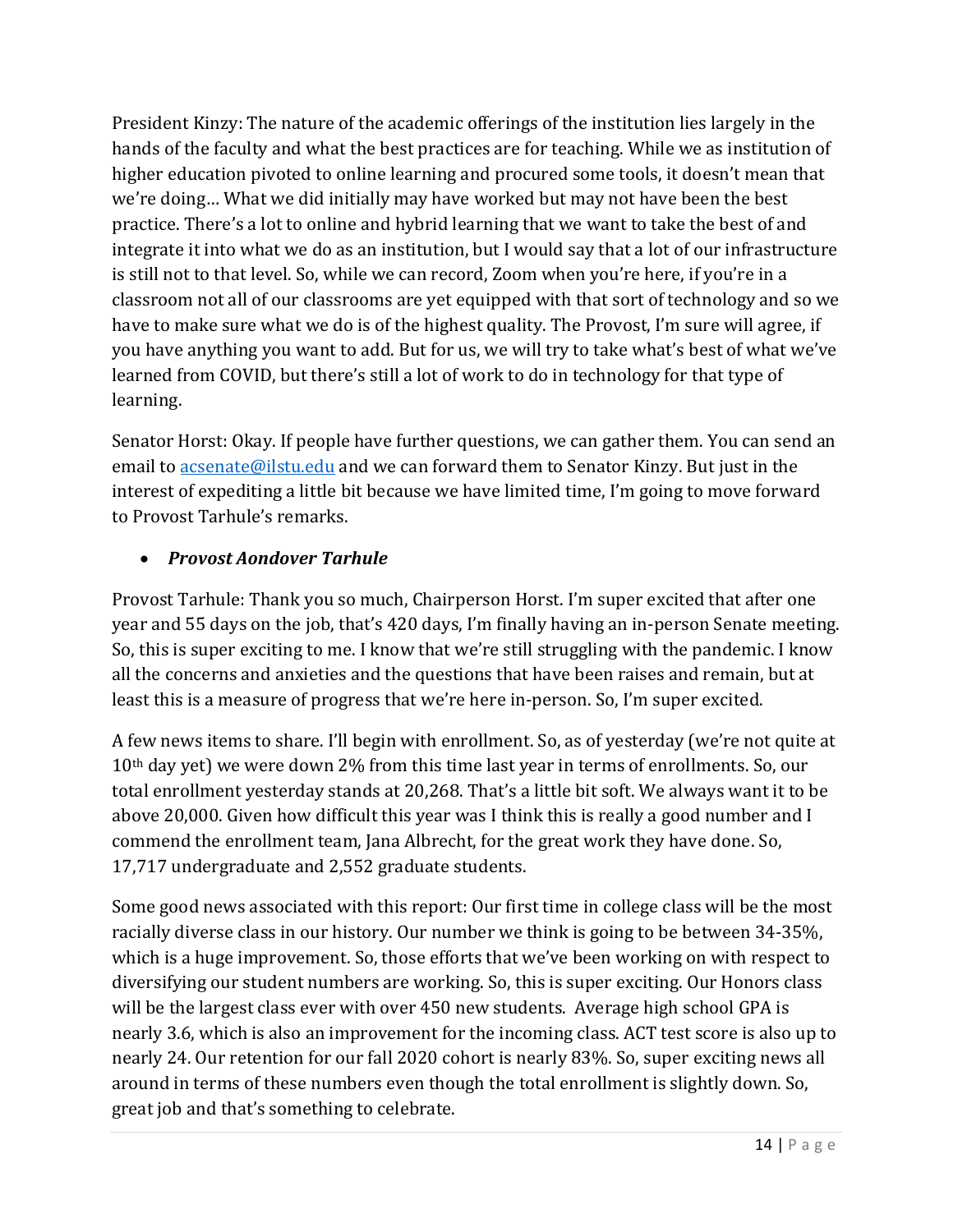In terms of fall breakdown, 8% of all our courses are all online. So, nearly 60% or over 12,000 of our students have zero online classes. So, they're taking all their classes inperson. 90% of all registered students are between zero and one online class. And 93% of new undergraduates have zero or only one online class. And only 400 students have three or more online classes. So, it's again super exciting for students because we know this is what they like.

I don't want to repeat the comments that President Kinzy made to Dr. Vogel and her team with respect to the paper they put out, but I mention this because to me it represents the kind of effort that we're going to have to have collectively from all of us to beat this pandemic. If you can lend your expertise, if you have some idea about what seems to be working for you or a strategy that seems to be working for you in your department, if you could share that expertise with the rest of the community, we would really appreciate that.

So, they are biologists, they are experts, and they've gotten together and written an FAQ about a lot of questions that are often most on people's mind. Maybe you are not a biologist, but if you are a teaching expert and you have some strategies, or maybe you have experimented with something in your class that's really resonated or worked with students. If you could share that information with our team, we would really appreciate that. Nobody has been through this pandemic before. Nobody has a store of knowledge or ideas about how to deal with it. We are all basically groping in the dark and it's going to take our collective expertise and contributions to deal with it. Redbird's take care of each other. Please do your part. Contribute your expertise. Share your ideas with us if you have learned something that works, we'd be happy to incorporate it in our planning. So, that's what it's going to take to stay safe and ahead of this pandemic.

Faculty Searches. Last year we didn't authorize any searches because of the pandemic and budget. This year we authorized 53 new tenure track searches. So, this includes four cluster hires, which is super exciting. Many of those are already underway. The search for the Dean of the College of Arts and Sciences is getting underway. Also is the search for the Director of the Graduate School.

And then finally, you will recall on May 7 the Board of Trustee's approved for us to apply to the IBHE for a new College of Engineering. We have submitted a total of three applications. One to create the College of Engineering. And two for Departments of Mechanical and Electrical Engineering. We know that IBHE is reviewing those proposals because they sent us technical questions. We have responded to those questions. At this time, we are anticipating that the applications may be on the agenda on September 14 when the IBHE meets. And I'll be happy to bring you updates when that happens. And that concludes my report.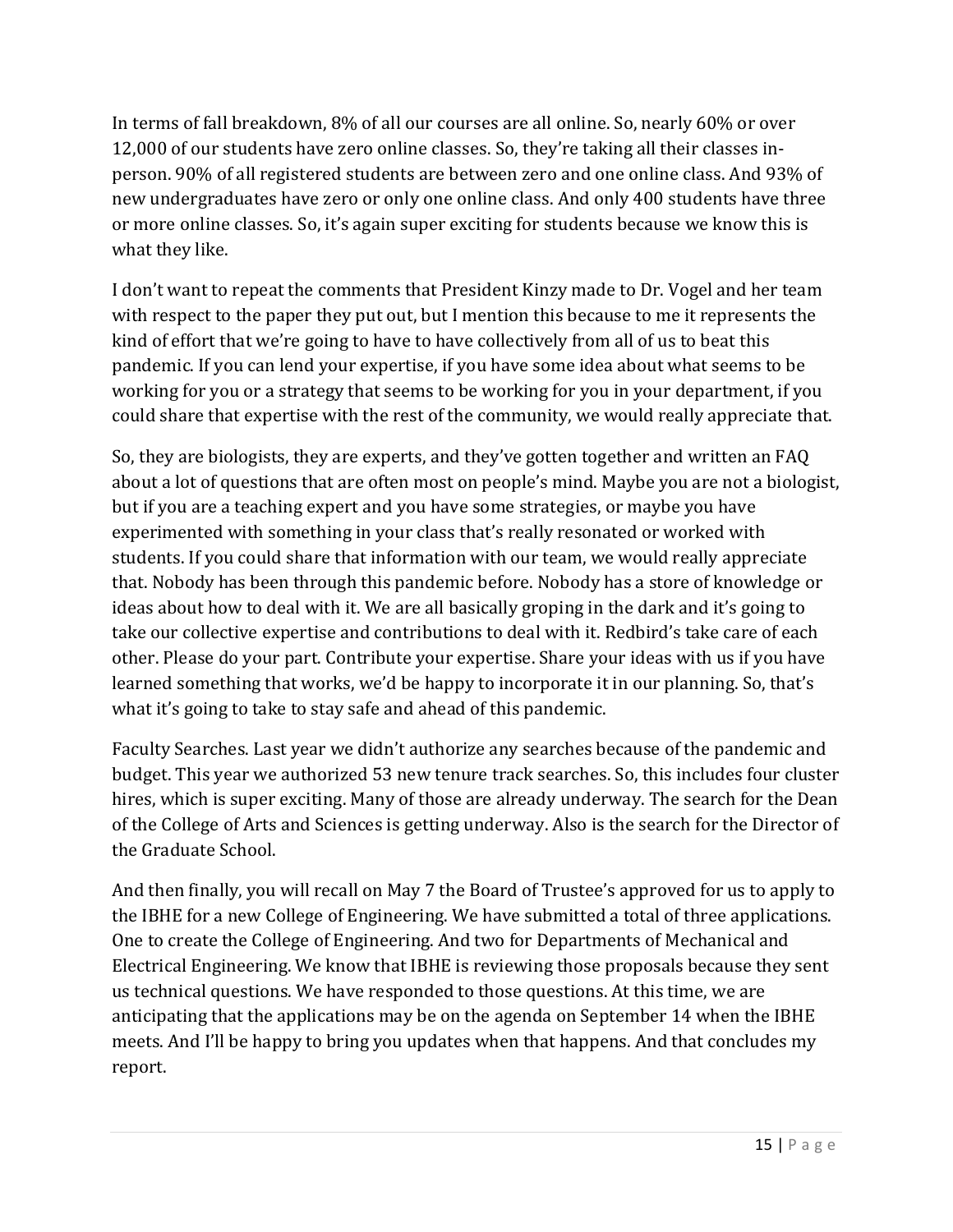Senator Blum: I've gotten a number of inquiries this week from constituents concerned about mandatory in-person faculty meetings. There's a couple points I want to make about that. One, prior to the pandemic, we never had mandatory in-person faculty meetings. We always allowed people, for whatever reason, to Zoom in. A lot of people are trying to get their head around why that needs to be? And then, there's other people that have family members who are not vaccinated, and so on. I'm personally having difficulty with this and I'm asking on behalf of a number of other faculty members, why do we have this requirement and why can't we just be more flexible? I think the vast majority of faculty would probably come to an in-person faculty meeting, but just some members being Zoomed in. It just seems like that level of flexibility in any kind of meeting doesn't interfere with the conducting of business.

Provost Tarhule: I'm not sure where that mandate requirement came from. We would like to be as in-person as possible to do out business. I imagine DFSCs or CFSCs set their policies. So, my sense is that people want to be in-person and we're encouraging them to be in-person, but if people have legitimate reasons why they don't want to be in-person or they have circumstances which fall under one of the accommodations we apply, I believe that we have created provisions for those. So, I'm not exactly sure what the thrust of the question is. Whether you are asking where that policy came from, or whether there is a possibility to participate remotely or not. I don't know. We don't have, as far as I know, a mandatory requirement that you must be in-person, although we want as may people to be in-person. I think it makes sense for our interaction, but I also know that we have a lot of accommodations for people who have reasons for why they can't participate in a meeting in-person.

Senator Blum: I guess what I'm saying is there is an impression, at least among the chairs, that this is, in fact, a requirement. From our point of view in Special Education there's twofold. There are reasons for some people that may not necessarily be themselves as an individual but also we have quite a few faculty that work from a distance anyway. So, the only way to actually include them in the faculty meeting in the first place is through Zoom. I think people are wondering, at least in my department, why it's necessary for it to be this way when we actually never had this requirement before?

Senator Horst: Perhaps you could just investigate where that perception came from and just follow up with Provost Tarhule.

Senator Blum: That's fine. Sure.

Senator Otto: Faculty are getting the widespread impression that all meetings to be inperson is a top-down initiative. I sit on our DFSC, one of my close colleagues sits on our college CFSC, that's not where this is coming from. So, I want to echo Dr. Blum's concern.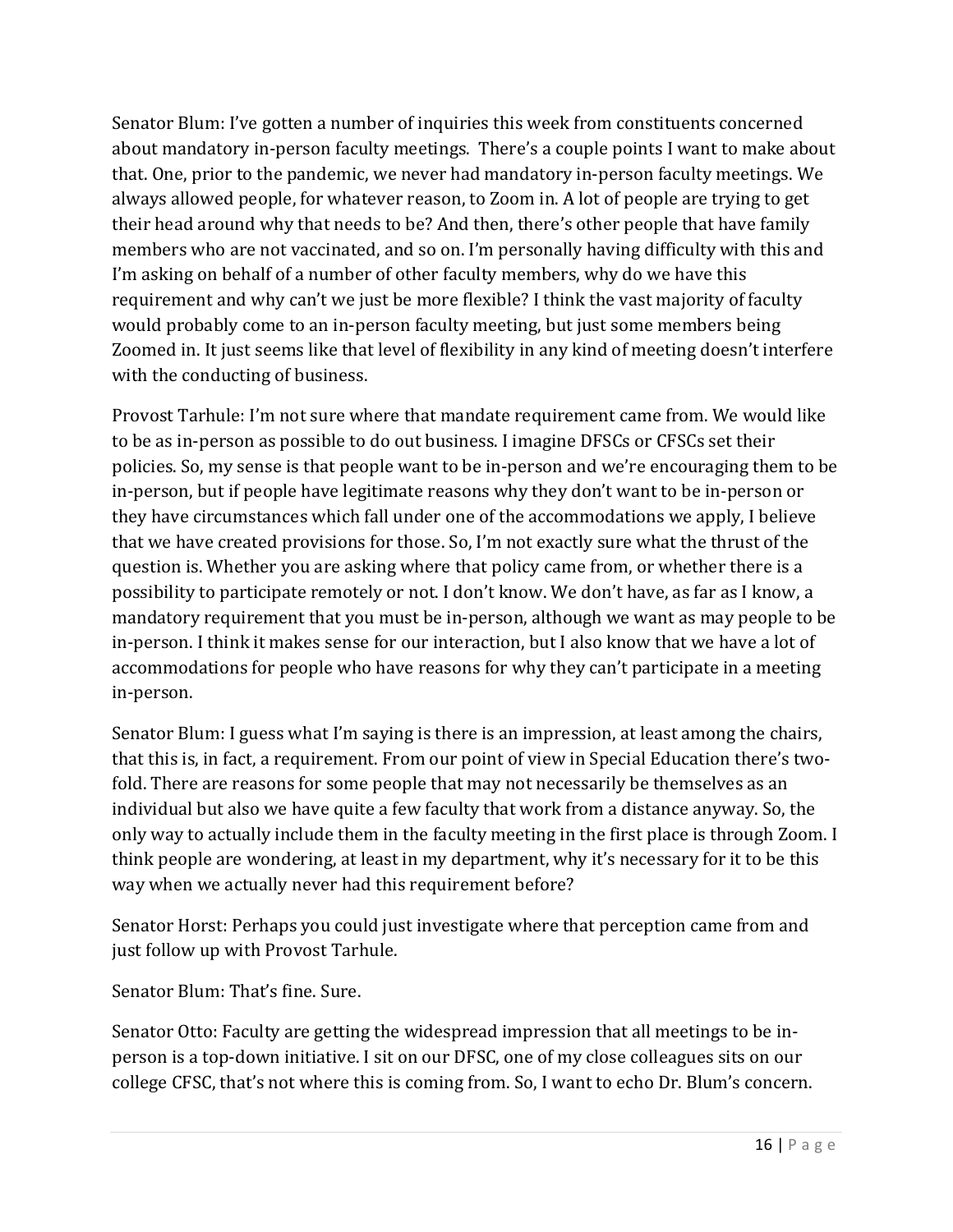Provost Tarhule: There's a difference between impressions and a ruling in fact. So, I can only repeat that I don't know where that impression is coming from. And I'm not sure how to respond to impressions. I can only say that if you have a question, if you have an impression, check with me. Check with my office. It will be a lot more effective and efficient to send me an email and see. If you have that impression, we'll give you the facts so that we can work on the basis of fact. Just as we said with respect to this pandemic, there's a lot of information out there. There's a lot of anxiety. There's a lot of uncertainty. There are lots of impressions. Our goal is to try to get to the root of the matter and to the most accurate information as much as possible. So, if you have an impression please share that information with your chair. Ask your chair. Ask your dean. Ask me. Ask the COVID Steering Committee. Don't act on impressions if you're not sure where they're coming from or even whether they are correct.

Senator Otto: I appreciate that, Provost Tarhule. And just to confirm, there is no mandate coming from ISU administration that faculty meetings be held in-person?

Provost Tarhule: Have you read any?

Senator Horst: I think that's a no.

Senator Otto: That is the word that's filtering through the college. So, if you say that there isn't, I'm taking your word for it and I appreciate you making that clarification. That's very helpful.

# • *Vice President of Student Affairs Levester Johnson*

Senator Johnson: I want to start off with some thanks to this entire community for volunteering, serving, and helping out our Housing department and Student Affairs with the move in process. There's absolutely no way we can transition our students back to campus and move in over 5,500 students into our residential environments without your help. So, for those of you who volunteered and served as Curb Birds and things of that nature… of which I have numbers. We had about 160 individuals volunteer for move-in across a series of days, of which, 95 of those individuals were faculty and staff. So, thank you all so much for your help and your assistance in making that transition.

We're very excited about our students within the residential environments. They're doing well. As a matter of fact, our Housing department actually sent out a survey to students and actually got about 2,000 responses from our students. And of those 2,000 students who responded as relates to their satisfaction with their experience, about 85% of them responded that they were either satisfied or very satisfied with that move-in process. So, we're very proud of our system. For the Housing staff, the ISU Police Department officers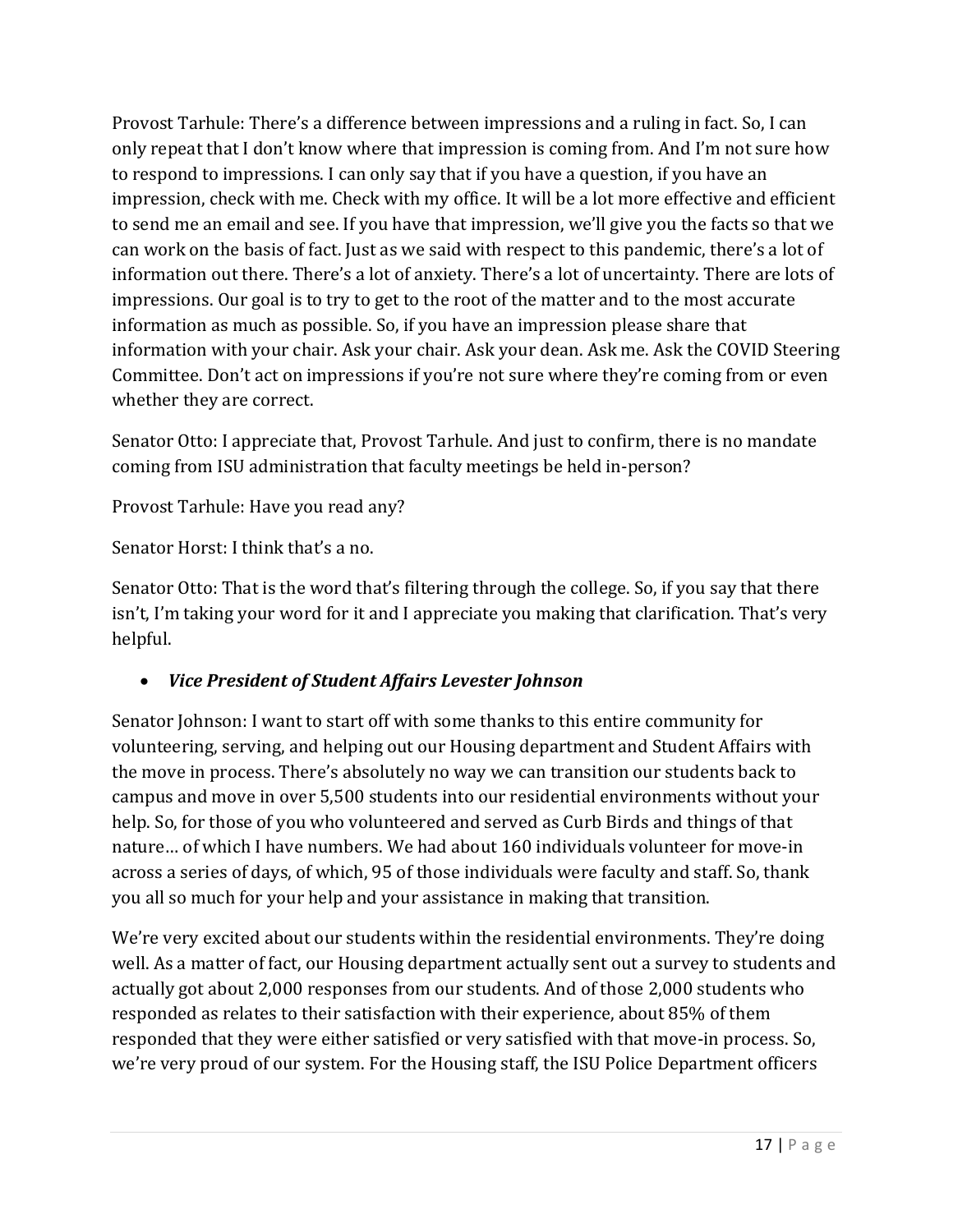who helped out with move-in and everyone who volunteered, just a heartfelt thanks from Student Affairs.

And guess what, the opportunity to volunteer is not over. So, if you recall, some of you have been around for a while and we do what we call House Calls. That's were after a couple of weeks, we actually go into the residential environments, we go door by door with volunteer faculty and staff, and we check on our freshman and sophomores. We make sure that they're doing well. How they're adjusting to classes. How they're doing socially. Are they getting involved on campus? So, that's an extremely important program that we do here. We're known nationally for the program that we do; others are implementing the same program on their campuses. So, if you're interested in volunteering, we're actually going to be doing House Calls from Monday September 13 through Thursday September 16 and there should have been an all-campus message that went out in order to volunteer. And if you need that, we can send that out to you. So, we can use you for House Calls as well.

Welcome Week went extremely well. Our students were engaged, and not just first year students, but again we have a whole class of sophomores who didn't get that on-campus experience last year. We have close to 5,000 students who attended and checked in on our various programs during Welcome Week. As a matter of fact, a number of those students not just went to one program, but they went to two, three, four, five different programs. So, very engaging. We handed out over 3,000 bamboos. I don't know if you know there's a bamboo program. It's very popular with students. But Welcome Week went extremely well, and students were engaged and attended those programs.

I want to make you all aware, and help you recall, that last year during second semester we actually did an assessment of our ISUPD. We hired a firm call Margolis Healy in order to come in and asses our ISU Police Department and look into their mission, operational strategy, their accountability, their transparency, their police oversite, community policing and community engagement, training, professional development, equity and unbiased campus safety services, and the departments mission, roles, strategy, and everything else involved in that. They completed their study and their assessment towards the end of the spring semester and throughout the summer and they came back with a report of which there are like 67 recommendations. They cover a broad range of areas. Mostly, in the areas of transparency, accountability, staffing, training, policies, and partnerships. So, we're going to publish this report. We're going to send this out to the campus community and one thing that's a thread within the report, that I think it's important to recognize, and I'm going to read this quote from Margolis Healy in assessing our program. "We are pleased to report that the ISUPD is operating at a high level as a transformational leader," that's our Police Chief, "and as a dedicated staff committee to their campus safety and mission. We truly feel that the departments community engagement unit and campus safety programing initiatives are a best-in-class model that provides a shining example for other campus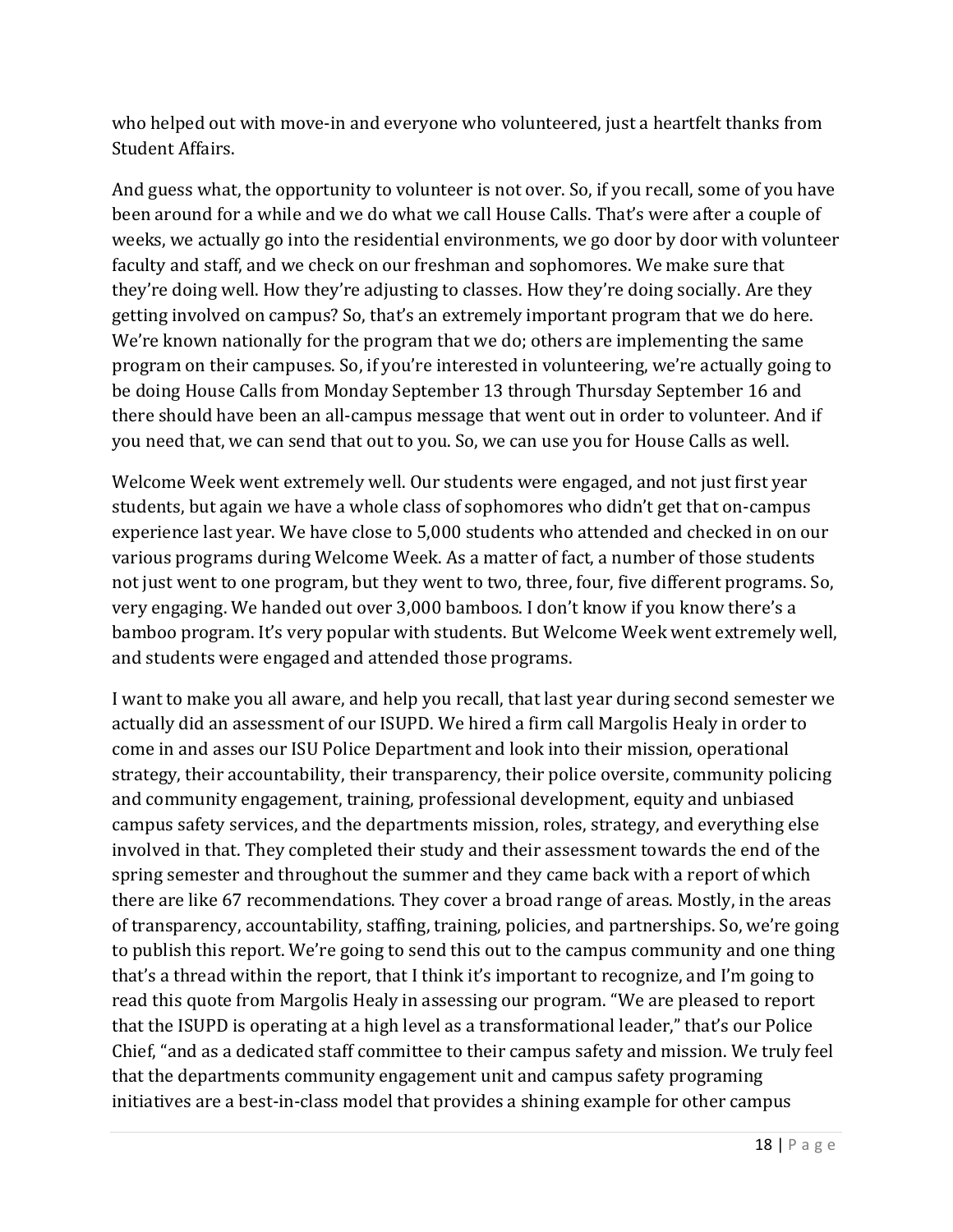safety departments." So, we have something to be extremely proud of. We have a great department and program here on our campus. Once again, it doesn't mean that we don't have room for improvement, there's 67 recommendations, and we're already working on that. So, this report will be released next week, so you can look for that. We will be doing focus groups throughout the campus community. When Margolis Healy was here during the spring semester, they met with a number of constituent groups, committees, student focus groups, and faculty and staff. We're going to circle back to those same constituent groups to do open forums with those individuals and get feedback. We're going to host some campus open forums as well, a series of those, roughly four or five, to which if you have any feedback and you've read the report, come and provide that feedback to ISUPD, as well as others who will be attending those forums. I'll also circle back to this group to see if you have any feedback as well. But look for that report being released in its entirety, not changed, nothing taking out, next week. So, I encourage you to read up on that.

Next, I'd like to talk a little bit about the Bone Student Center. Again, we are complete with the Bone Student Center. Extremely happy about that. We had a little celebration last week. Hopefully some of you saw a big cut out of Levester Johnson doing his thumbs up and actually took a picture. If not, I'm very disappointed in you. You still might have an opportunity later on. But we did have the celebration a week ago and it was very active. Students, faculty, and staff were very engaged with the celebration. We had over 1,300 students actually participate. I hope you can see and feel the engagement taking place over the last number of weeks since we've opened up. Students are everywhere. Faculty and staff are everywhere. Starbucks has a long line, and I didn't even do a Treat Tweet. But extremely engaging within this building, so we encourage you to check that out and embrace this building as well.

Finally, next week, one of our campus traditions—so glad to be back face-to-face—is continuing. Festival ISU will take place from August 31 through Friday September 3. We're going to break this up so that the Quad area is not too compact. So each day is going to be a different type of student organization and different type of group where students can come through and gather materials on how they wish to be involved on campus. So, for example, one day it will be leadership opportunities within fraternities and sororities. Another day might be service type of organizations. But it will be something different each day for students to go around and participate and get information on involvement on campus. So, looking forward to that and hoping that the rain gods stay away and that it's great weather for students to engage.

Thank you all for your engagement transitioning our students to campus. And I will open things up for any questions.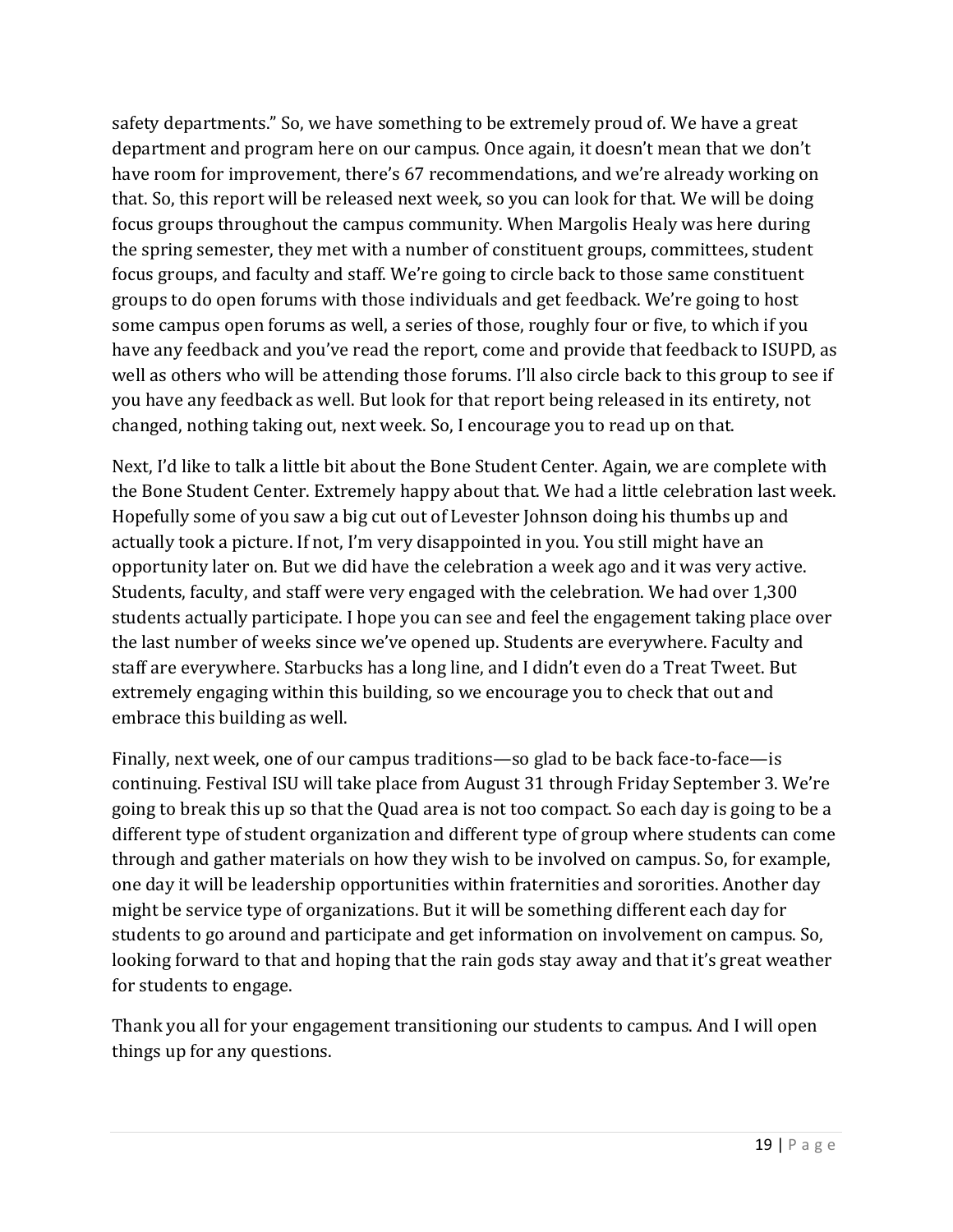Senator Garrahy: It's actually not a question, it's a comment. Senator Johnson, I would like to thank your staff who were, I'm going to say, the first responders to help our students in the spring of 2020 move out of their dorms. When my role as a faculty took me off campus, I'm very much aware of what your staff did to help our students. So, thank you very much.

Senator Johnson: Thanks so much. I appreciate that feedback.

Senator Villalobos: Thank you, Vice President Johnson, for your report. I was very appreciative about what you had to say about the ISUPD assessment. My quick question, is this type of assessment simply a one-time thing or is this something that we as an institution might look to do again, not necessarily in the immediate future, but in the future on an as needed type basis?

Senator Johnson: That's a great question. And actually, these types of assessments take place on a routine basis with ISUPD, with a firm like Margolis Healy, maybe every couple of years. We had done a similar type of assessment I think two years ago. But through a request from the Anti-Black ISU group, they asked for this to take place again, so that's why we contracted with them. We won't stop at just these 67 recommendations that we have here, that we're going to look into. We have an advisory group that works with ISUPD. They're going to be charged with working through these. But that ongoing group is going to be part of a team that will always look at the assessment of ISUPD and how we're doing. But we will always have ongoing routine assessments of ISUPD from an outside source every couple of years. That always takes place.

Senator Villalobos: Thank you very much.

Senator Beucher: This is with regard to the ISUPD assessment. I'm not sure, so please let me know if this isn't relevant to what you're speaking to. With regard to the training of members of the ISU Police Department, my constituents and I are wondering what kinds of considerations have been given to ensure that should infractions of mask wearing in the classrooms reach the level of campus police coming into the classroom and having to intervene with students to ensure that our students are being treated with compassion and care by the officers involved in those interventions.

Senator Johnson: That's a great question. That's not necessarily something that specifically has to do with the assessment and the review of ISUPD. But you should know that we have protocols in place this past year as relates to that. We did have in-person classes and we do have protocols in place in order to literally deescalate situations and not escalate a situation going in where an individual may not be following through with wearing a mask. In fact, this past week we had such an incident take place. Maybe not necessarily just with the mask but with behavior within a classroom. So, our officers are trained in that area. They're not the first call though. Actually, our Dean of Students Office is typically the entity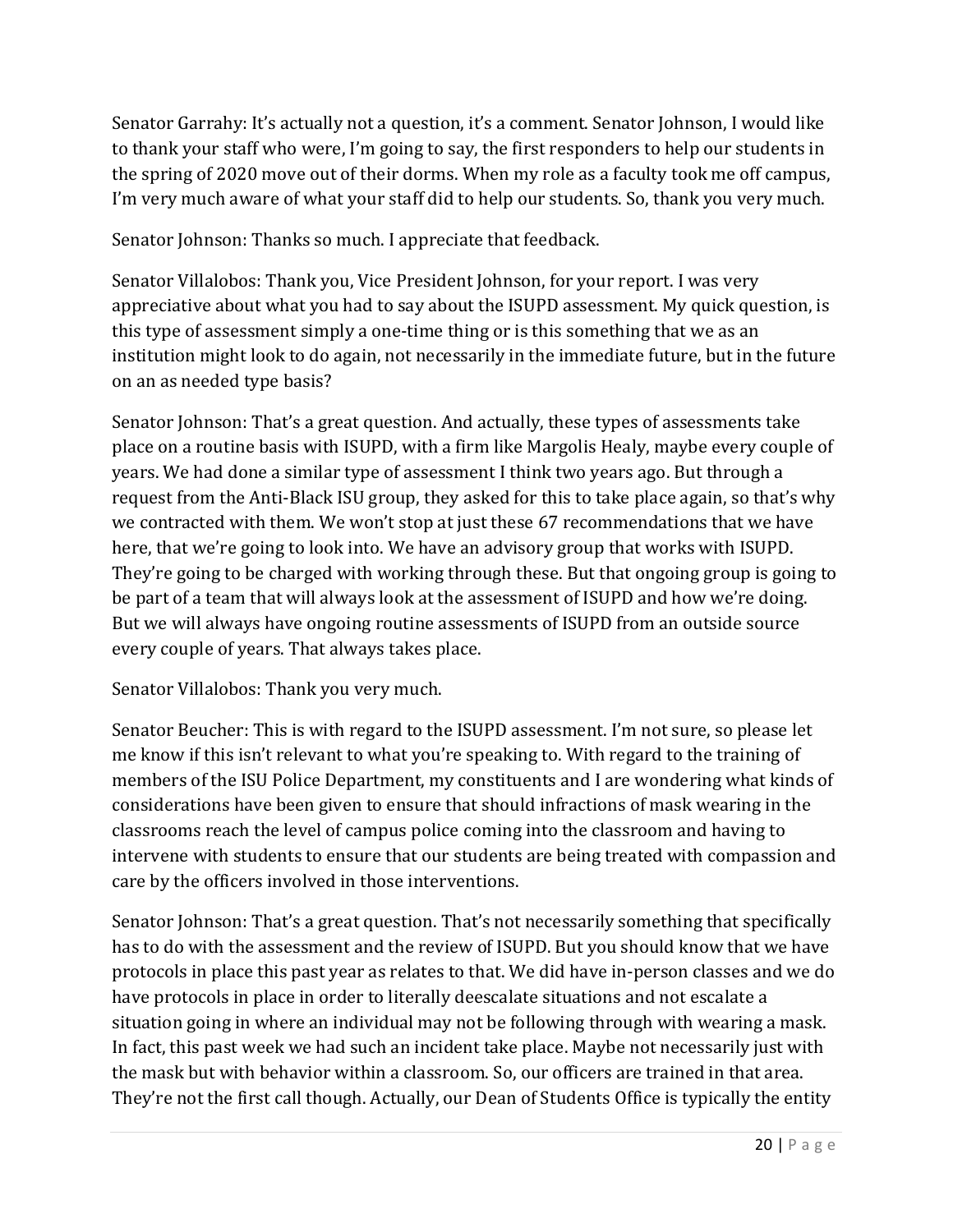that would go in first to try to deescalate that type of situation. If we don't have to use officers, we don't want to use officers. So, we do have protocols though for addressing those type of situations so that we don't have anything that does escalate to a place where anything physical or anything beyond that has to take place.

Senator Spranger: As an off-campus Senator and a concerned RA, I was wondering if there are still people in overflow housing in ISU Housing right now.

Senator Johnson: There are no students in overflow housing at all. Okay. As a matter of fact, that 5,500 number that we have… We have over 6,000 beds on campus. So, we have beds set aside for quarantine and isolation. And we have no rooms or overflow housing or students in lounges or anything of that nature. As a matter of fact, we don't have triples. Students are living large because we only have two people in it. Matter of fact, Dr. Kinzy and I walked into a room where one of the families from Wisconsin received that and, oh my goodness, we're going to have a flood of people from Wisconsin here. It's going to be great. But no overflow housing.

## • *Vice President of Finance and Planning Dan Stephens*

Senator Stephens: I echo positive comments made by President Kinzy and the other Vice Presidents about it being so exciting being back to a face-to-face meeting. I was one of the few individuals that, during the pandemic, felt the responsibility to stay on campus in the Hovey building with just a few others to make sure that we could monitor it. So, for the past year, I stared out the window and saw no one. So, it's been very exciting over these last few months to actually see individuals back on campus. So, I'm excited to be here.

Tonight, I'm going to leave my Administrator Remarks for a very important topic. I've asked Associate Vice President Janice Bonneville to come speak about some revisions we made to our Sick Leave policy.

Ms. Bonneville: Good evening and thank you. I just wanted to give all of you a brief update because this change to the policy happened while you were not here. And it is a policy that affects faculty. There was a state law that was passed that expanded sick leave. It gave us an opportunity to kind of redefine some things in our Sick Leave policy. One was how people were supposed to report their time. But the other one was what is eligible for sick time. And the law expanded the "provide personal care for an eligible family member." So, it made it more clear what people can take sick time for. It didn't really necessarily change how we approach but gave us some really good language. So, let me just fill you in on what that says. "Personal care means activities to ensure the person's basic medical, hygiene, nutritional, or safety needs are met or to provide transportation to medical appointments when the person cannot meet these needs independently. Approved use also extends to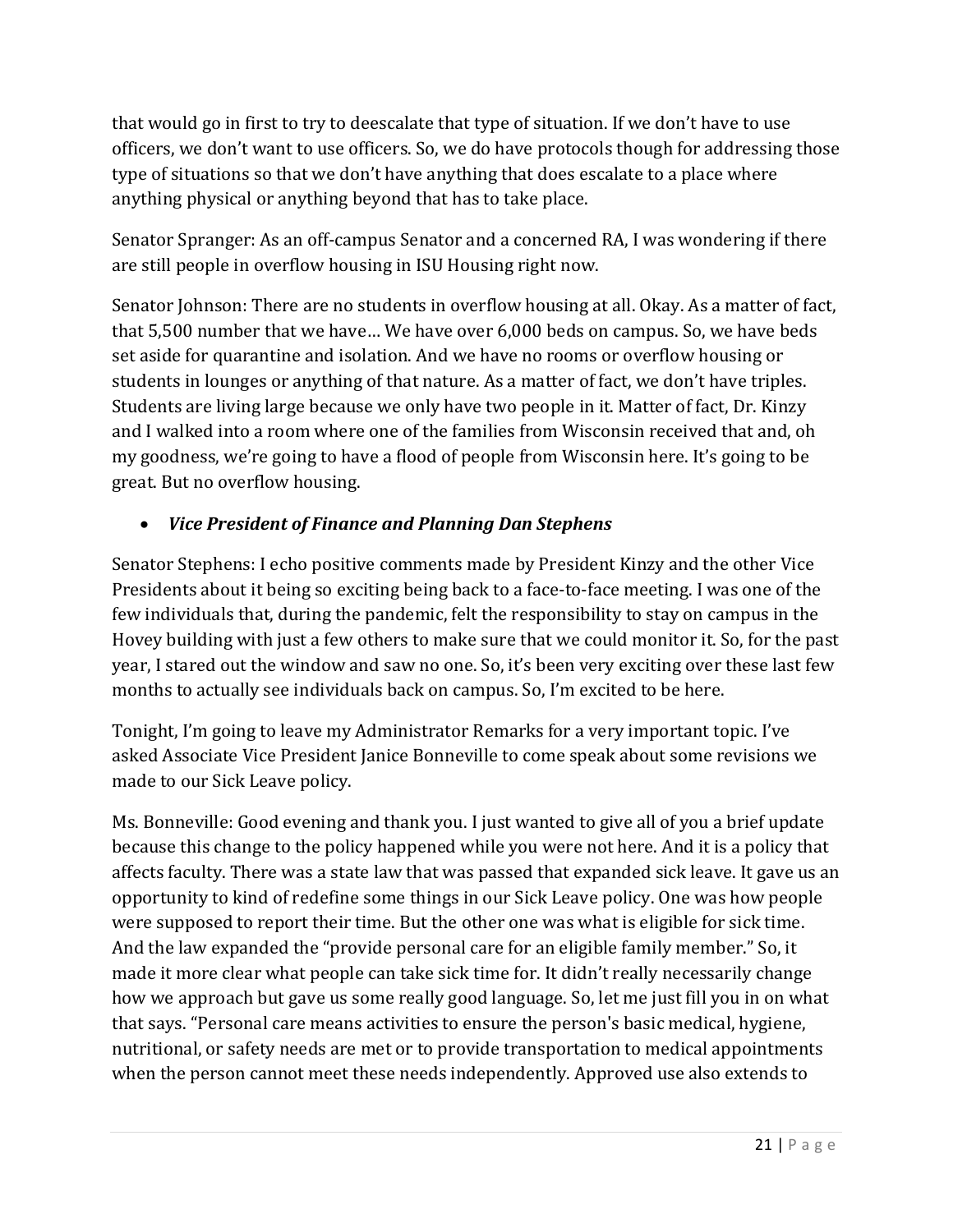situations where the employee needs to be physically present to provide emotional support for the individual with a serious health condition who is receiving inpatient or home care."

So, I just wanted to make this body aware of those changes. It's not a policy that is subject to Senate review, but we try to make sure that we keep this body informed when we make changes to our policies that do impact you.

### *Information Items:*

### *08.18.21.01 Excerpt from email on June 24 OMA and electronic meeting attendance (Executive Committee)*

#### *Academic Senate Bylaws Current Copy <https://academicsenate.illinoisstate.edu/about/bylaws/> 08.18.21.02 REMOTE ATTENDANCE EXCERPTS-A.S. BYLAWS Mark Up (Executive Committee)*

Senator Horst: Our first item is changes to our bylaws. This is coming from our Executive Committee. The Executive Committee felt a need to change the bylaws so that we could allow members who are joining us electronically, and in that way we could comply with policy 1.3.1 on Reasonable Accommodation Procedures for employees. The proposal is in front of you. These are excerpts of the bylaws of the Academic Senate. We didn't want to give you the full document. All of the language has to do with how we define voting Senators that are present in situations where we're counting quorum or we're counting for votes.

So, Article V. Section 1 Procedure to Obtain Action by the Senate it mentions voting Senators present and we added the language, "Present voting members shall include those members physically present and those permitted to join the meeting via video or audio conference resulting from an official accommodation received from the Office of Equal Opportunity and Access (OEOA) as outlined in the Reasonable Accommodation Procedures for Employees or Applicants policy (see policy 1.3.1)." This is allowed in the Open Meetings Act text and we do have members of Legal here if there are any questions.

In the Filing Stage it's similar language. There's a discussion of quorum and so we added language that was similar. "Pursuant to the Open Meetings Act (Act), only those members physically present at the meeting location will be included in the count for a quorum."

And then going on to the Adoption Stage, again this is language we have in our bylaws regarding if something's approved, it receives the majority of votes of the voting member present. And we added language so that people joining us via video/audio conference due to an accommodation may have their votes counted.

In Section 4, some text was left off in part D. The bylaws actually say a majority (one more than half) and we are not proposing to take this out at this time. But this language has to do with what's a quorum. We are adding language to clarify that we will be having members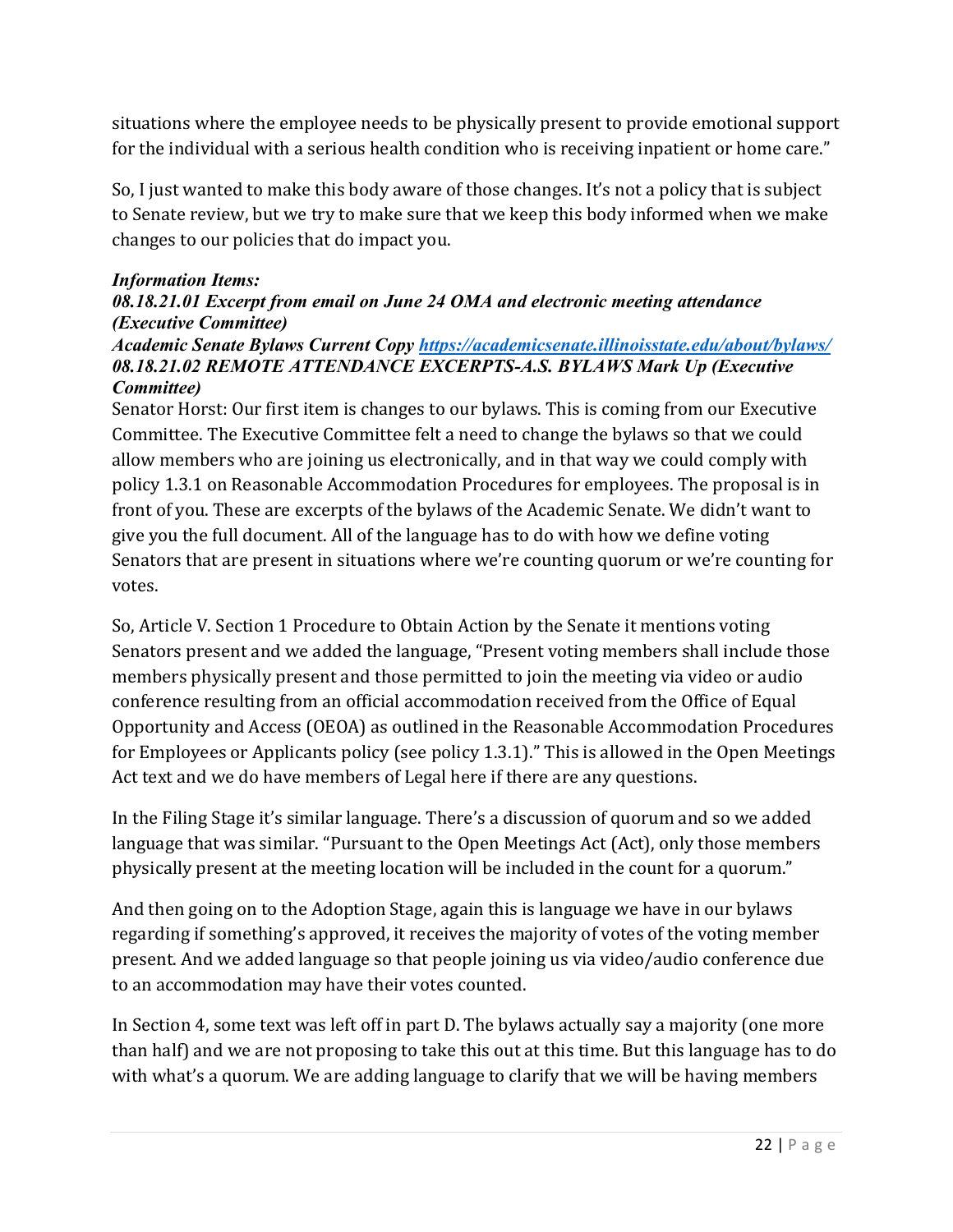who are physically present, who will be included in the quorum, and other members that are not physically present due to OEOA accommodation.

And then further in Article VI in our bylaws that extends to all of the external committees of the Senate who are also subject to the Open Meetings Act and we're adding similar language there again the quorum for all committees. And then regarding the minutes, Legal did suggest that we take the word "regular" out so minutes shall be kept for all meetings. And then again, we're adding language, "Without necessarily discussing details, minutes should indicate persons physically present, persons attending by means of video or audio conference," and that's again to comply with the Open Meetings Act.

### *03.25.21 IDEAS Graduation Requirement Proposal Recommendation from AAC (Academic Affairs Committee)*

*05.01.19.03 UCC\_IDEAS\_Executive Summary (Academic Affairs Committee) 05.01.19.04 ProvostCharge\_AdHoc\_Report-Jan2018 (Academic Affairs Committee) 05.01.19.05 UCC\_Subcommittee\_Report- Nov2018 (Academic Affairs Committee) 05.01.19.06 45 PAGES- Summary\_UCC\_Campus-wide\_Survey\_2018(Academic Affairs Committee)*

Senator Nikolaou: So, this is the proposal of the Academic Affairs Committee for a new graduation requirement on Inclusion, Diversity, Equity and Access in U.S. Society so that's what we'll be referring to as the IDEAS graduation requirement. And in case you are not very familiar with the proposal we have included a bit of a history so that you know from where it started. So, in the summer of 2016 the then President Dr. Larry Dietz appointed the Campus Climate Task Force to address the Campus Climate Assessment Report for ISU. Provost Murphy appointed a U.S. Diversity Ad Hoc Committee in order to make recommendations for a potential graduation requirement on these issues.

The Ad Hoc Committee completed their proposal, and they submitted their proposal to Provost Murphy in January 2018, which was then forwarded to the University Curriculum Committee. The UCC held two public forums and sent a survey for faculty, staff, and students to gather their feedback about the graduation requirement. They had a subcommittee that reviewed all the feedback throughout 2018-2019. The UCC voted in favor of a graduation requirement with a vote of 12 members in favor and 3 members opposed. The UCC forwarded their recommendation to the Academic Senate office, which is when it was assigned to the Academic Affairs Committee in fall 2019. The 2020 discussion of IDEAS was interrupted due to COVID. In fall 2020 and spring 2021, the Academic Affairs Committee focused on the IDEAS graduation requirement. In March, the Academic Affairs Committee voted in favor of the IDEAS graduation requirement, 10-0.

Based on this timeline, you can see that there was a vast number involved in this graduation requirement. We would like to thank all the members of the ad hoc committee, members of the UCC, everyone who completed the survey, and also, I would like to thank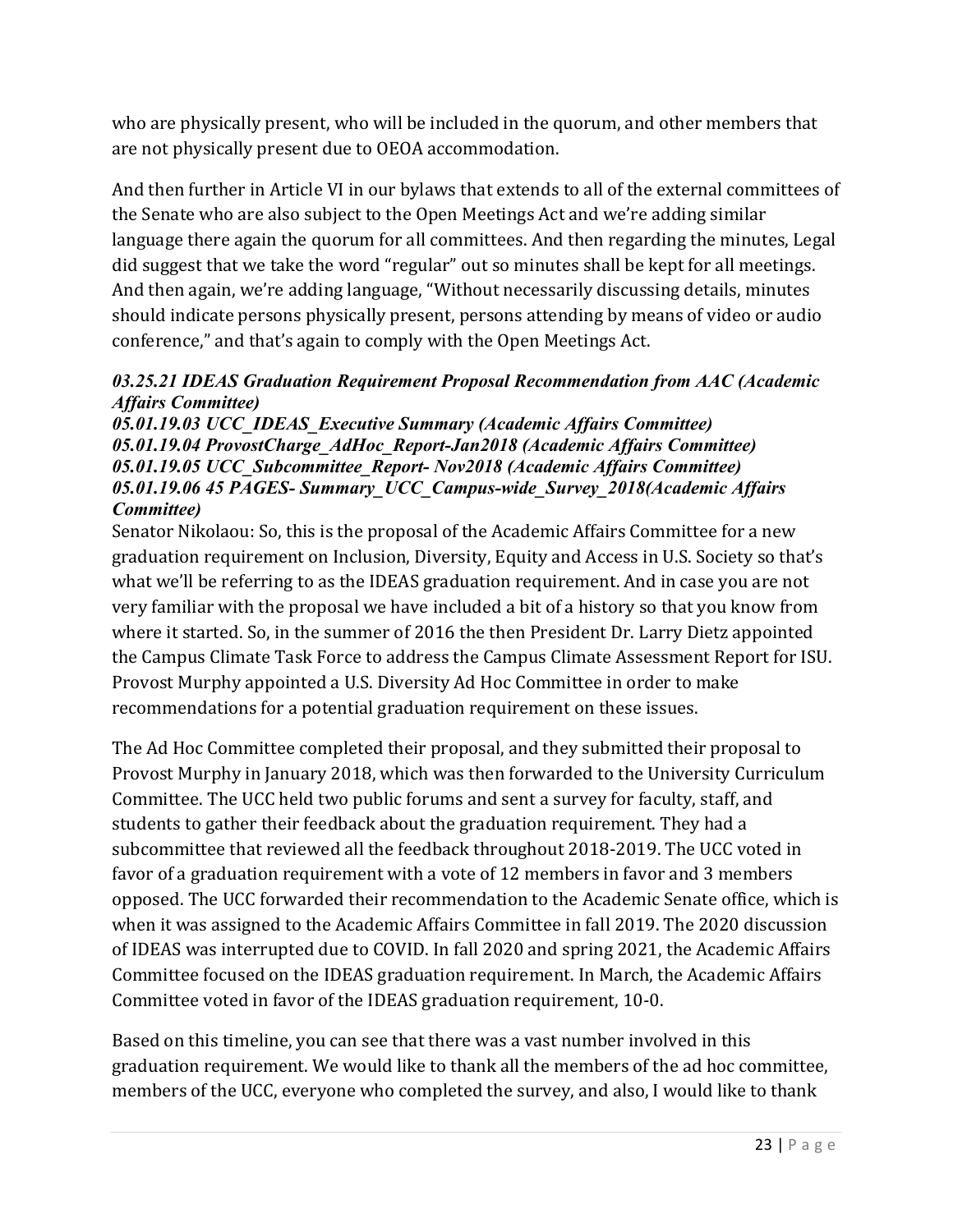all the members of the Academic Affairs Committee last year for all their feedback and their insight.

These graduation requirements are consistent with the current recommendation in the ISU Climate Assessment Task Force, which calls for creating an inclusive classroom and curriculum. It is also consistent with our core values in our Strategic Plan about infusing diverse perspectives into the curriculum, co-curriculum, and other programs and initiatives.

Also, because we wanted to see what other public universities in Illinois are doing, we looked at 11 public universities: three (3) universities do not require a domestic diversity course requirement, six (6) universities refer to cultural or diversity studies but they do not limit the courses to domestic studies, and two (2) universities explicitly refer to the U.S. context.

This proposal is also consistent with the Illinois Board of Higher Education Act which requires public institutes of higher education to include in their General Education requirements coursework on improving human relations to address racism and sexual harassment.

During our meetings we had two guests, so we would also like to thank Dr. Rocio Rivadeneyra, the chair of the ad hoc committee. We wanted the chair of the ad hoc committee to help give us some insight about how these learning objectives came to be. And especially because of the learning objective five. It was the only one that was a difference between the initial ad hoc committee and the UCC. So, the UCC recommended a slight change in the language. But then when we were talking in the Academic Affairs Committee and because the UCC didn't offer a clear justification as to why this change in the language happened, we actually proposed to refer to the initial language that the ad hoc committee proposed which included members that are focused on diversity and inclusion issues.

We also had Dr. Doris Houston the Interim Assistant to the President for Diversity and Inclusion join us to also provide feedback and answer some questions we had about where the University is going in terms of diversity, equity, and inclusion.

So, based on this proposal, we are asking the Academic Senate to consider adopting an IDEAS graduation requirement. This is the first step. And then conditional on approving the IDEAS graduation requirement, to approve the catalog copy, the learning objectives, and the implementation process.

One point to emphasize about IDEAS is that courses that are going to be designated as IDEAS courses, they can count towards general education requirements, but because IDEAS explicitly focuses on the U.S. society, they cannot count towards the AMALI graduation requirement; AMALI focuses on cultures and traditions outside of the U.S.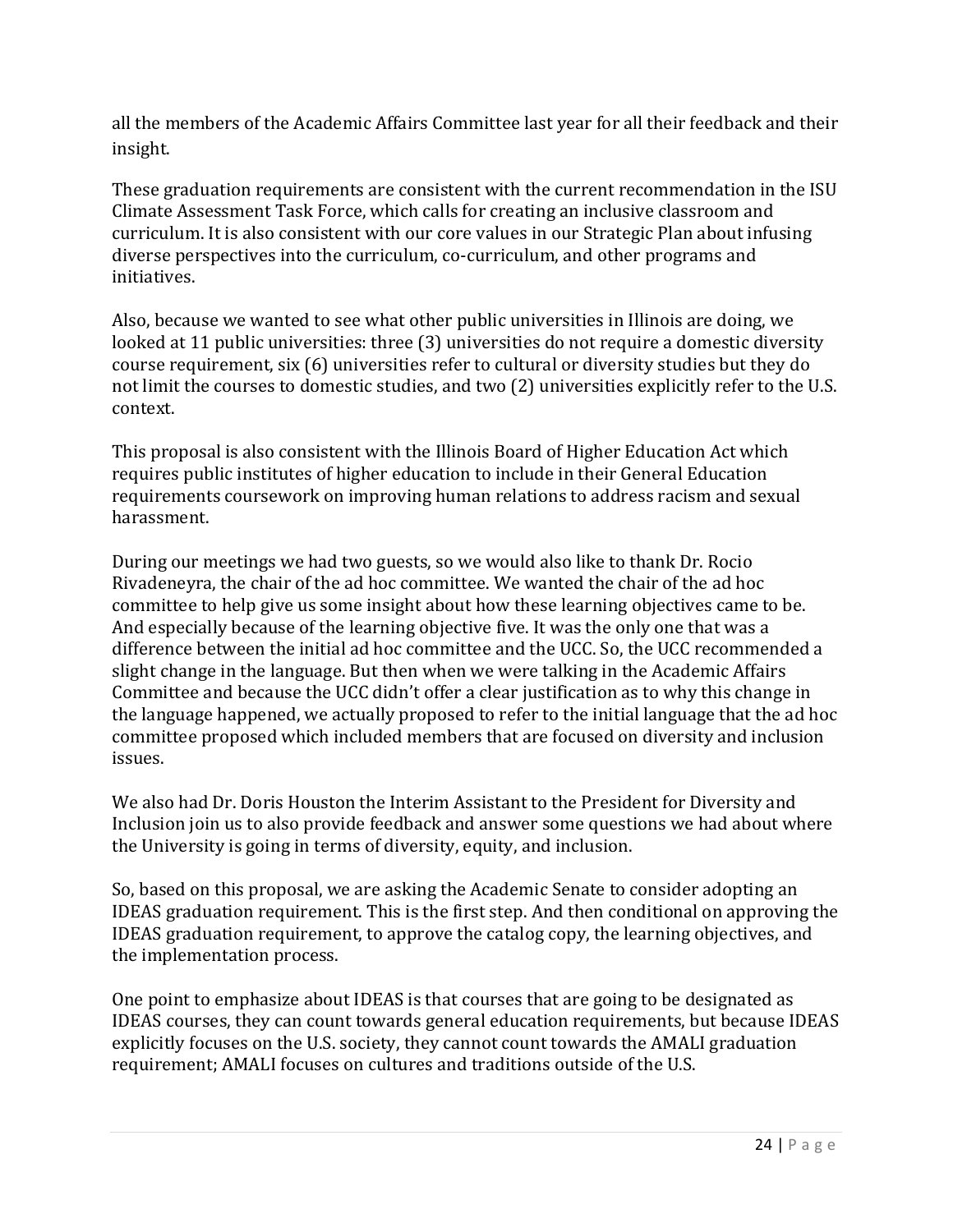Now if you're wondering how we are going to make this new graduation requirement, the straightforward way is you can take an IDEAS approved course at ISU. A second way is for students to complete an articulated course. So, from the Illinois Articulation Education Initiative General Education Core Curriculum which is going to have the designation of "D" (diversity), and mainly for our transfer students, we are going to have the IAI, and also those who complete a baccalaureate Associate Degree at an Illinois community college. So, all these three, they can satisfy the IDEAS graduation requirement.

In terms of implementation, the courses are going to be reviewed by a specific special subcommittee within the Council on General Education, which is an external committee of the Academic Senate. The subcommittee is going to be responsible for evaluating the procedures for which courses are going to be adopted, whether the courses that are proposed they meet the learning objectives. They will also be responsible for reviewing the courses ever five years to make sure that they still meet the learning objectives, and review assessment data that will be gathered.

The IDEAS graduation requirement, similar to the AMALI graduation requirement, is going to be under the purview of the Associate Vice President for Undergraduate Education, who is eventually going to be the one approving the courses.

One thing to clarify is that in the proposal you will see that we have Appendix B, which includes some courses. These are the courses that came from the actual committee when they were first reviewing what courses we already have that could meet this graduation requirement. For the proposal, if we vote in favor, we are not voting to approve these specific courses. This is just to give you an idea of what courses already exist in the University. There are going to be other departments that, at that point, didn't offer any courses that could be classified as IDEAS. Because we thought this might be the case, Dr. Amy Hurd sent in the spring a diversity course survey mainly to departments that were not listed in this Appendix B to check, because there might be some problems that have a major course that could count towards the IDEAS graduation requirement. We actually saw that there were six more departments that they said have some courses that could satisfy these graduation requirements, but they were not included in that list of courses at the end. And also, all the 28 teacher ed programs, they have a significant component about the diversity component.

So, this is the proposal from the Academic Affairs Committee. If you have any questions that I could answer, or any of our experts could answer, we'd be happy to.

Senator Horst: I just wanted to clarify that this is a major graduation requirement proposal, and we have 15 minutes left. So, I'm hoping to break down the proposal into some chunks so that we can approach it systematically. To reiterate, there are three things we're being asked to approve. The graduation requirement itself, which is represented in the catalog copy, the learning outcomes, and then the implementation. So, we'll start by just trying to tackle the graduation requirement itself in this next 15 minutes. Do people have any questions? (Pause) I'll get it rolling with a question. I was wondering if someone could talk about the financial implications of this. There's no financial implications form or any sort of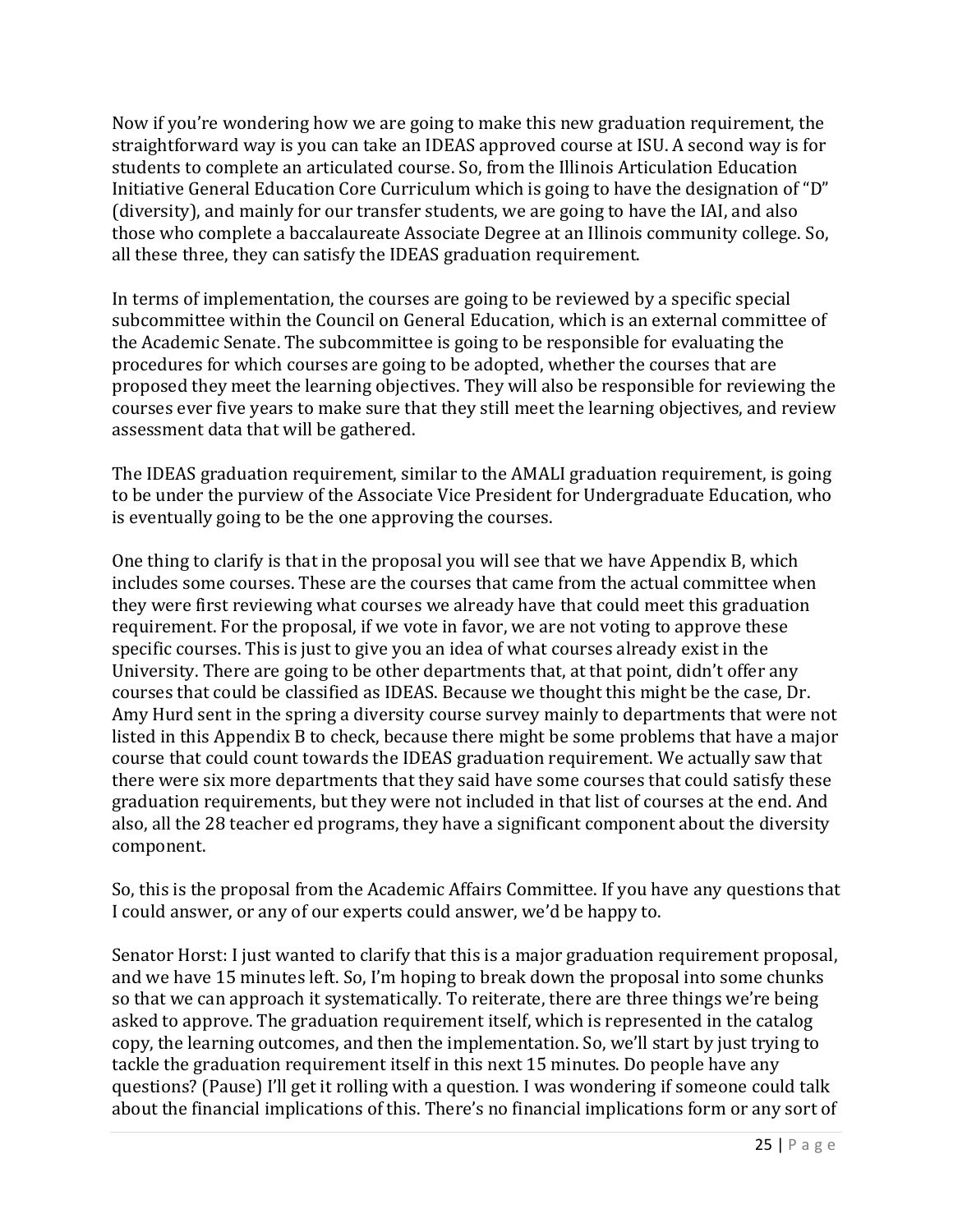discussion of the finances. But I note that in the reports that people talk about should there be extra funding for the Women's Studies, for instance. What sort of work on the financing on this graduation proposal has been done?

Senator Nikolaou: Initially, when we were talking about the IDEAS graduation requirement, we focused on existing courses because we're thinking that for the first few years we are going to use courses that are already existing across the different departments so that we don't have that aspect of creating new courses. Ideally, down the road, there are going to be courses that are specifically designed for this IDEAS graduation requirement and that's where the subcommittee within the CGE would come into play. And then we also talked a little bit about how different departments might talk with each other about creating a joint appointment to hire researchers that are going to be experts on diversity and inclusion issues. But I'm going to give it to Dr. Hurd, if she has any more to add.

Dr. Hurd: You answered that very well. The list of classes at the end was done so we could count seats to make sure we had enough seats before we push through this any further. We have plenty of seats, so I don't think that will be an issue.

Senator Horst: So, even though it says that there are 2,900 students that will have to enroll in an IDEAS course, you anticipate that there will be no extra need for sections or anything like that?

Dr. Hurd: I don't. We may have to change the size of some sections and things, but we have so many courses that are option that we'll be okay with seats.

Senator Pancrazio: If I understand right, we're looking at courses that are already being offered in a gen ed program. Although we're phrasing this as a requirement, it's also an indication of where we are and where we've been because the research and teaching faculty has been going on for more than two decades. And looking again at the diverse population here on campus, 34%-35% of these students are not having to infuse, we're being infused. We've already done quite a bit. So, my question is, isn't this about time?

### (Laughter)

Senator Horst: Do you have anything to say about that? No. Okay. Perhaps I could ask Doris Houston to talk a little bit about the IBHE component and the requirements that Senator Nikolaou cited.

Dr. Houston: Thank you, Senator Horst. There are two areas that are certainly applicable in terms of the IBHE component. One that was previous address by Senator Nikolaou which comes from the Illinois Compile Statutes, which speaks to the Board of Higher Education Act, and is noted in the proposal, that this is something that the Illinois legislature and the Illinois Board of Higher Education not only condones but expects. So, requiring each public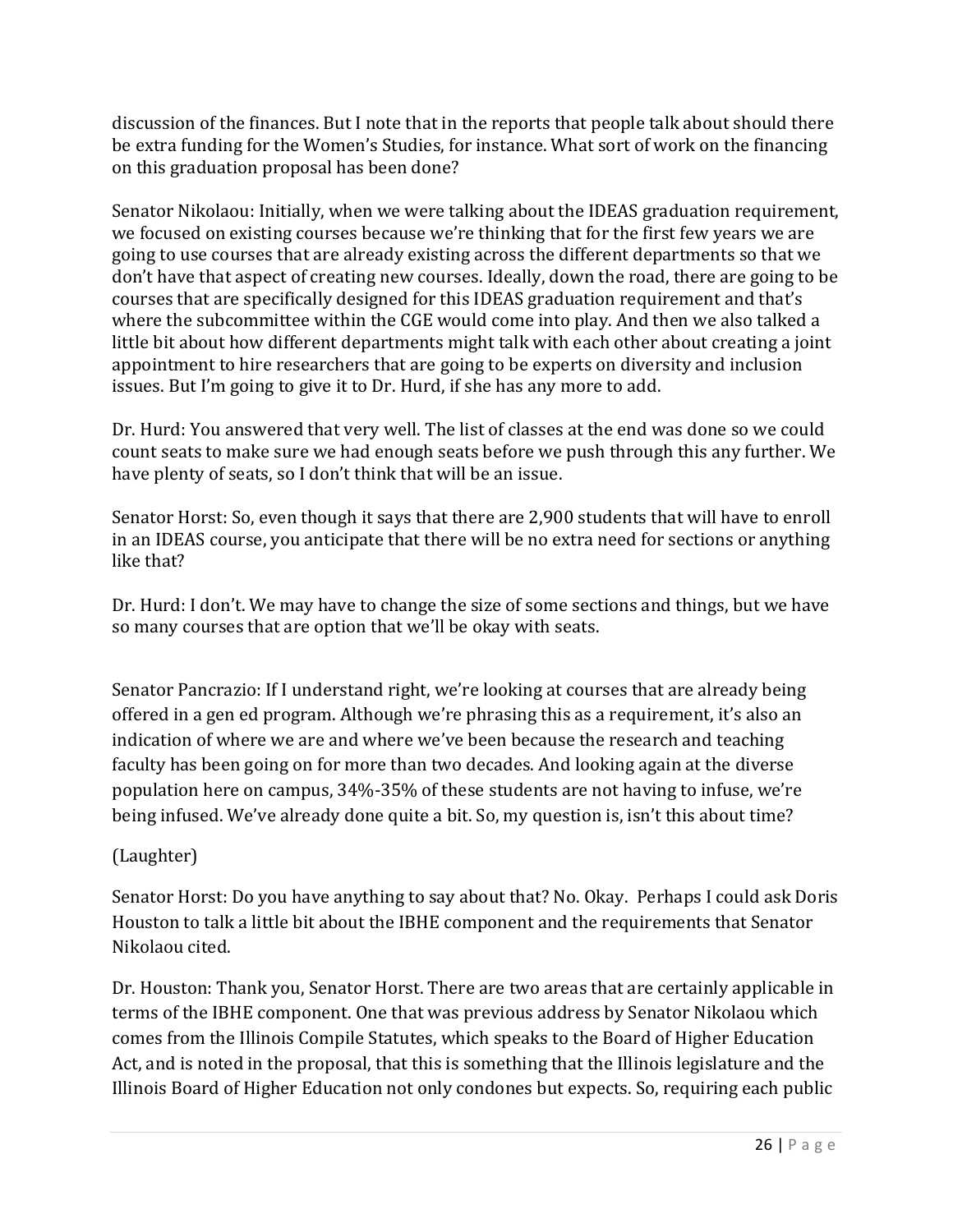institution of higher education to include in the general education requirements for obtaining a degree, coursework on improving human relations which includes race, ethnicity, gender, and other issues. Certainly, our proposal goes beyond that because as you can see the areas that we speak of are broader to include class, disability, ethnicity, gender, race, religion, sexual orientation, and other forms of diversity. So, we've actually gone above and beyond that. But I'd also like to note that our proposal is in line with the Strategic Plan of the Illinois Board of Higher Education that speaks to a thriving Illinois. And I'll quote, "Our Higher Education institutions support students to become the next generation of thinkers, leaders, and researchers who contribute to communities, culture, service, and a democratic society." So, again, the more we are able to prepare our students to live, work, and serve in a diverse society the better off they will be and the better off our society will be.

Senator Spranger: Has there been any work put into crafting a new class that really specifically fits all the goals? Or are we just trying to work with the existing ones?

Dr. Hurd: We are working with the existing courses because we would have to be able to provide all of the incoming freshman with this course. We would need 3,500 seats every year. So, that's pretty cost prohibitive because these will probably be smaller section courses. We are proposing to use what we have in existence. Doesn't mean that there won't be other new courses developed. But for everyone to come in and take one course, we didn't go down that path.

Senator Spranger: I was more asking just as another option for a smaller section.

Senator Horst: Certainly, new courses can be developed. And that's the thing, you set the framework of this, and then new courses can work within that framework. Are there any questions on specifically the graduation requirement?

Senator Samuel: Is there any minimum credit associated with the graduation requirement, as to the amount of credits that need to be taken?

Senator Nikolaou: I think this would be a regular three-hour credit course.

Dr. Hurd: Yes. It's not in there but I think it was just assumed that it was three credits. But that's a very good question.

Senator Nikolaou: Yeah. So, we might need to adjust the catalog copy. Because right now it states, "at least one course in IDEAS," that it could say, "at least one three-hour credit course in IDEAS," so that it's clear and we don't have one or two credit hours instead.

Senator Samuel: Thank you.

Senator Horst: Are most of the courses in Appendix three credit hours?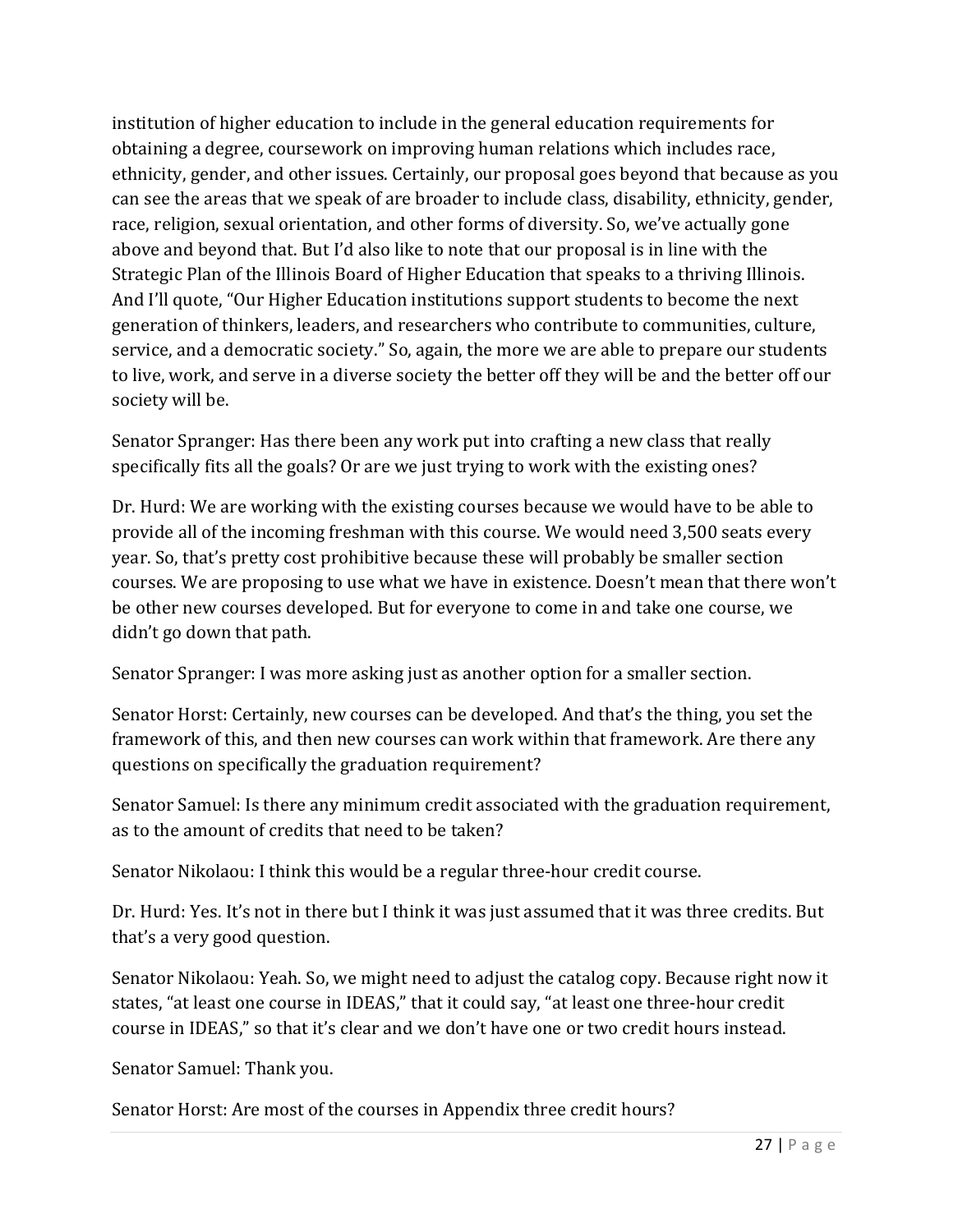#### Dr. Hurd: Yes.

Senator Horst: Okay. I was wondering if the committee could comment on a report that talked about the negative perceptions on the campus; it was rather old, but I was wondering if you could tell the Senate about any discussions you had that reflected on some of the negative comments that the subcommittee also made note of.

Senator Nikolaou: This is the survey that the UCC sent out in 2018. One of the main comments is that it's going to add time to the graduation. That's why at the end of the proposal, we wanted to make clear that we already have courses that the students are taking, so it's not that they will need to take an additional course and delay their graduation. That was one concern, and it was mainly from the students in that survey.

Another component was in terms of how it may affect the climate within courses that are addressing diversity and inclusion. They were concerned that right now students choose to take the courses, but if it is a graduation requirement, students who might not be as open to discussing and learning more about the IDEAS topics, and it might create a more hostile learning environment. Actually, when we talked about this component, we thought that as an academic institution our goal is to show to our students every aspect. Our goal is to educate them about different aspects that they may not be aware of. So, they may come in with a specific perception, our goal is not to change their mind in the way that we are thinking, it's just to present different points of view. It's going to be up to the instructors to present the material in a way that is going to be inclusive for all students regardless of their background and the point of view that they might have. That's why we were thinking that these instructors are going to be the ones who have previously taught courses that have to do with diversity and inclusion. It's not going to be someone who has no experience being thrown into teaching that course. Any other members from AAC remember any more specifics about that component that we talked about?

Senator Cline: I would just say that one other way that we address that is not only faculty who are already trained and acclimatized to teaching these types of courses will be the ones leading the charge in the first years, Senator Spranger, until we get newer courses that could be developed. But it's, as Dr. Houston said, the definition is very broad. When you say the word diversity, you might have one aspect in your mind; but if you read through IDEAS ,its many things -- it's not just race. Right. There's many, many forms and this proposal deals with all of those forms. So, there's a wide variety that students can choose from. So, it's not going to force someone into something that they're particularly uncomfortable about, necessarily. Although, we might want them to be a little uncomfortable as part of the learning process.

Senator Nikolaou: Yeah. That was one other aspect that we addressed, it might be that right now the focus might appear that it's going to be more on race, but it's going to be an ever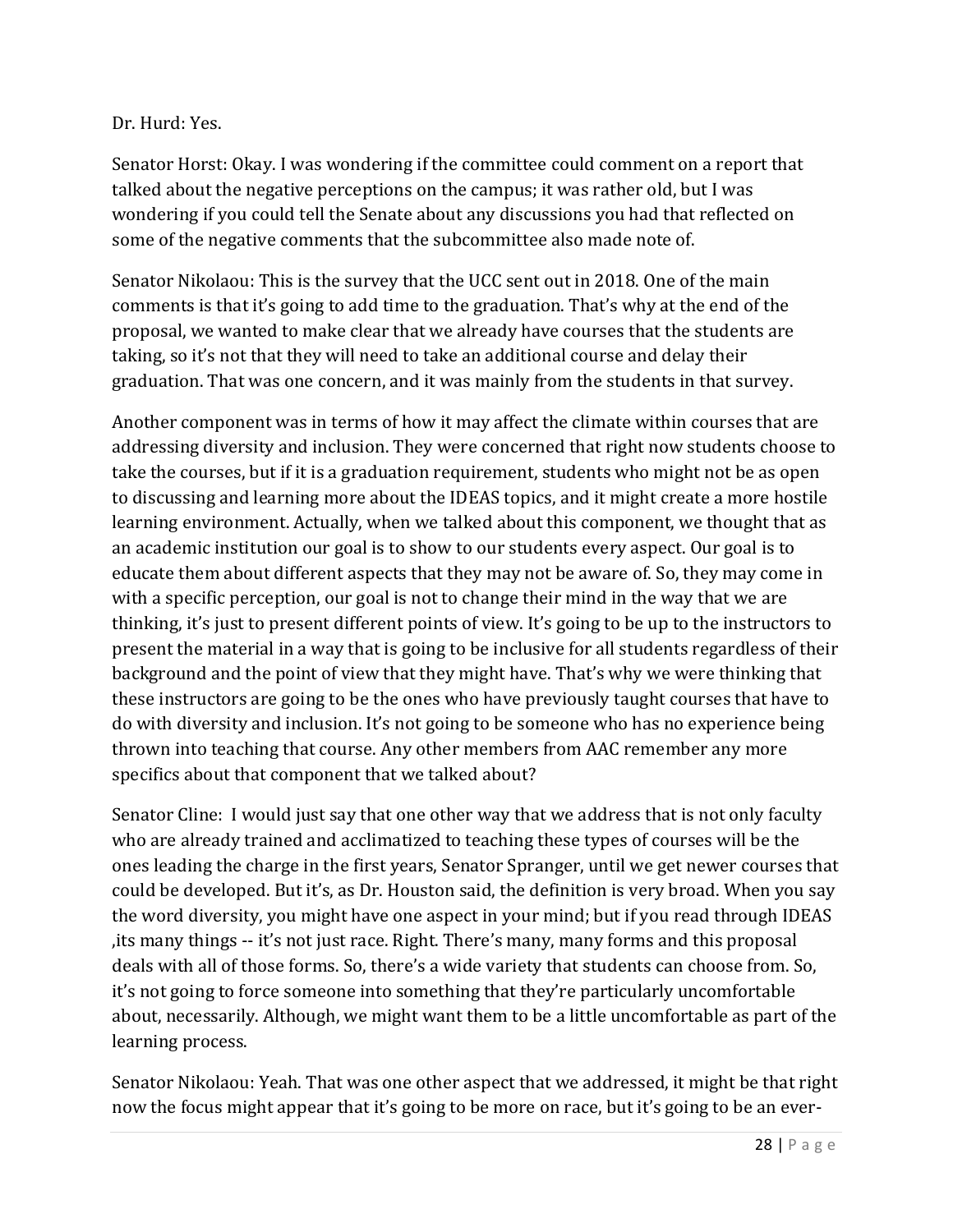evolving requirement. Now-a-days it might seem that it's more focused on race, but then next year it might be more about sexual orientation, or it might be about the social economic status. So, we thought about how it's going to evolve over time, and it's not going to stay stagnant based on how they're going to be introduced in the beginning. That's why under implementation, one of the bullet points is that the courses are going to be reviewed every five years so that they are current on the topics that the society is facing because it's about U.S. society.

Senator Horst: Okay. So, we have a lot to take in and I don't think we need to rush through this. We'll just conclude our discussion on the graduation requirement. Are there any other questions?

Senator Midha: Question for clarification. Will the total graduation requirement still be 120 hours for students?

Senator Nikolaou: Yes.

Senator Midha: So, if this is going to be a required course will one of the other required courses be replaced by this?

Dr. Hurd: No. We are anticipating that, basically, students will double dip. They'll either double dip a course in their major or within general education or it will be one of their elective courses.

Senator Midha: Okay. Thank you.

Senator Horst: Since we are approaching our hard stop time, we will have another Information Item session on this item. Thank you for all that information, Senator Nikolaou.

*Academic Affairs Committee:* Senator Cline was elected chair and Senator McNab was elected secretary.

*Administrative Affairs and Budget Committee:* Senator Smudde was elected chair and Senator Phares was elected secretary.

*Faculty Affairs Committee*: Senator Nikolaou was elected chair and Senator Rardin was elected secretary.

*Planning and Finance Committee:* Senator Vogel was elected chair and Senator Rademaker was elected secretary.

*Rules Committee:* Senator Stewart was elected chair and Senators Miller and Zoltek were elected co-secretaries.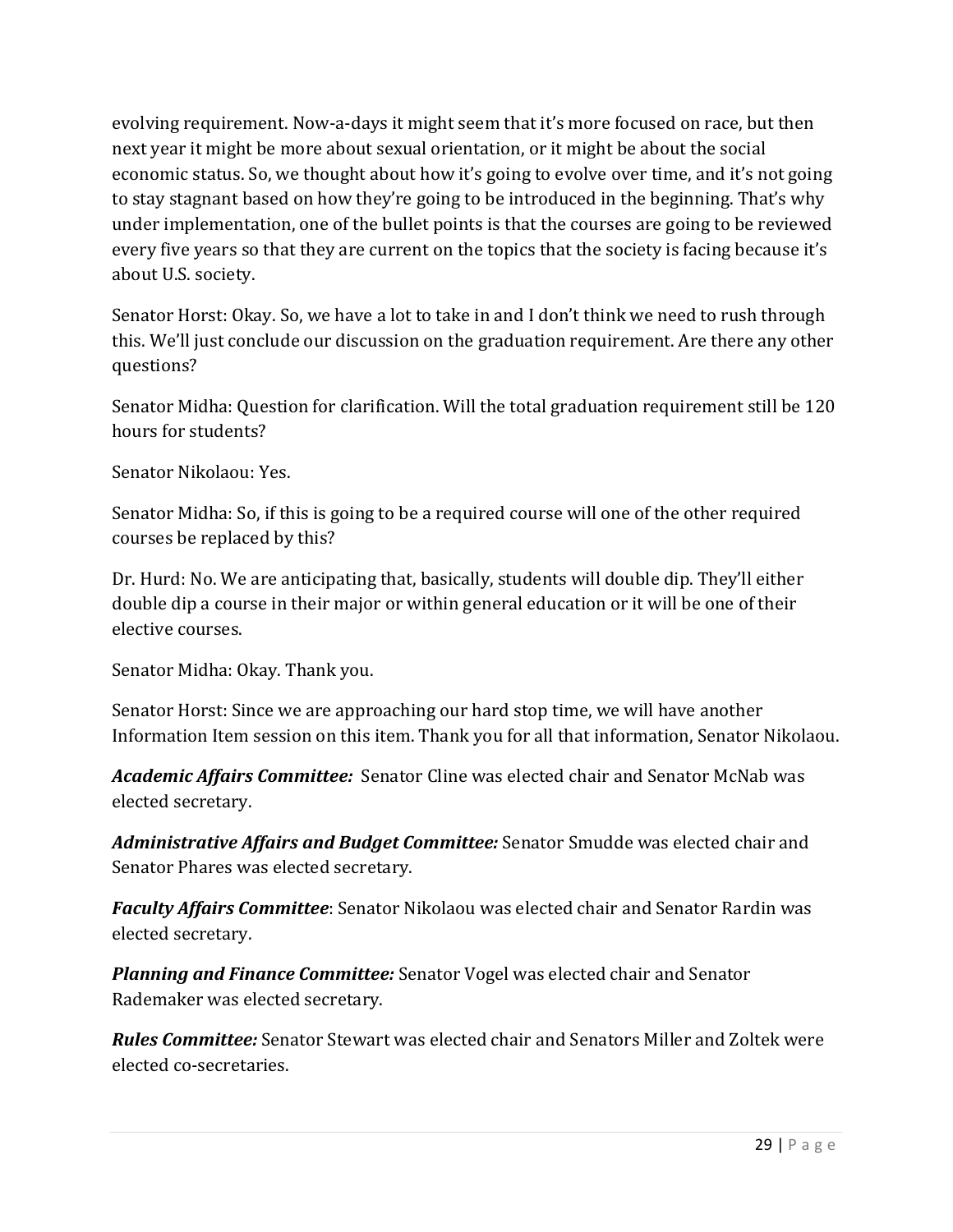### *Communications*

Senator Cline: In one of my many roles on campus, I am one of the campus Fulbright program advisors. We have some really dynamic and wonderful students who are serving in SGA and the application deadline for Fulbright awards is coming up. If you are interested in applying, Senator Horst can tell you, she's had the benefit through her husband (two Fulbright's I think, or one really good one).

Senator Horst: One really good one.

Senator Cline: This is an opportunity to get money to live abroad for a year after your graduation. So, if you're interested please be in touch.

Senator Horst: It will change your life.

Senator Phares: I just wanted to say really quick, Senator Monk is heading up a… I'm speaking for him because I currently live in Watterson Towers and currently our dining center is not really meeting the needs of our sustainability ideas, mainly due to the fact of lack of people applying for jobs within Watterson Dining. So, if you have any students that are looking for jobs, Watterson Dining will definitely hire. It would make it so that we can have reusable plates and cups and stuff again. So, we're not having to use everything disposable. Senator Monk is doing a lot of work for that and I'm promoting it to my floor as well.

Senator Horst: We were just talking about several coffee shops that need people. This is a serious issue.

Senator Hollywood: This relates to the diversity, equity, and inclusion of the diversity credit that I am now partnering with CTLT and a group of other professors across campus to do a scholarship of teaching and learning in instilling diversity, equity, and inclusion in the classroom space itself and not just the curriculum. So, that is something that we look to publish probably the end of the spring semester.

Senator Samuel: I just wanted to share that I had some constituents express that they wish that these meetings could be shared in an online format so that they could attend even if their physical attendance is impossible each week.

Senator Horst: Yes. We looked into that, Cera and I, all summer but it's financially not possible.

Senator Samuel: Thank you for that information.

Senator Hogue: Impact ISU, the blood donation RSO, is holding a blood drive tomorrow from 10:00 a.m. to 3:00 p.m. I'm going at 10:00 a.m., so if anyone wants to come, they always need blood. It's in Brown Ballroom, I believe.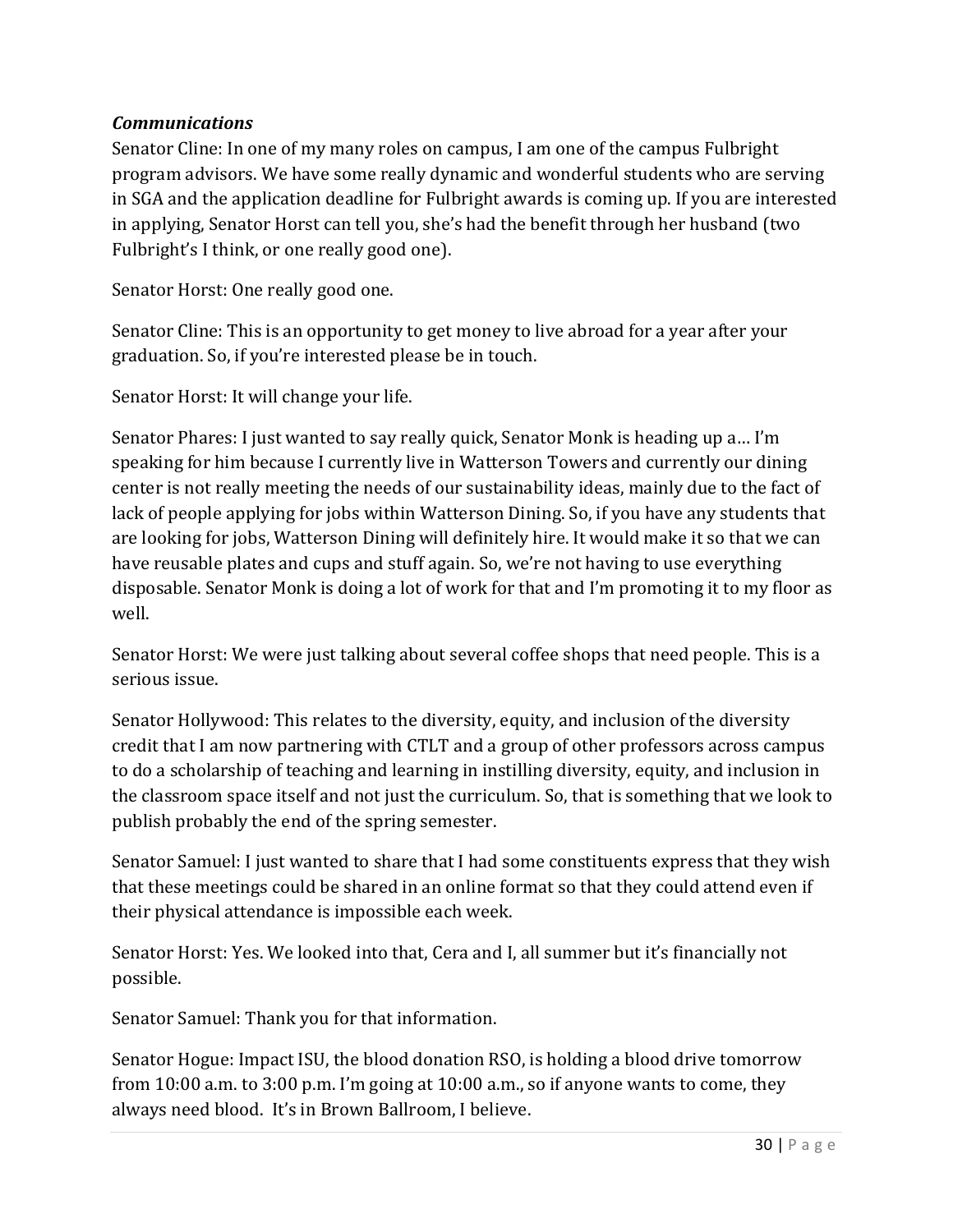## *Adjournment*

Motion by Senator Cline, seconded by Senator Garrahy, to adjourn. The motion was unanimously approved.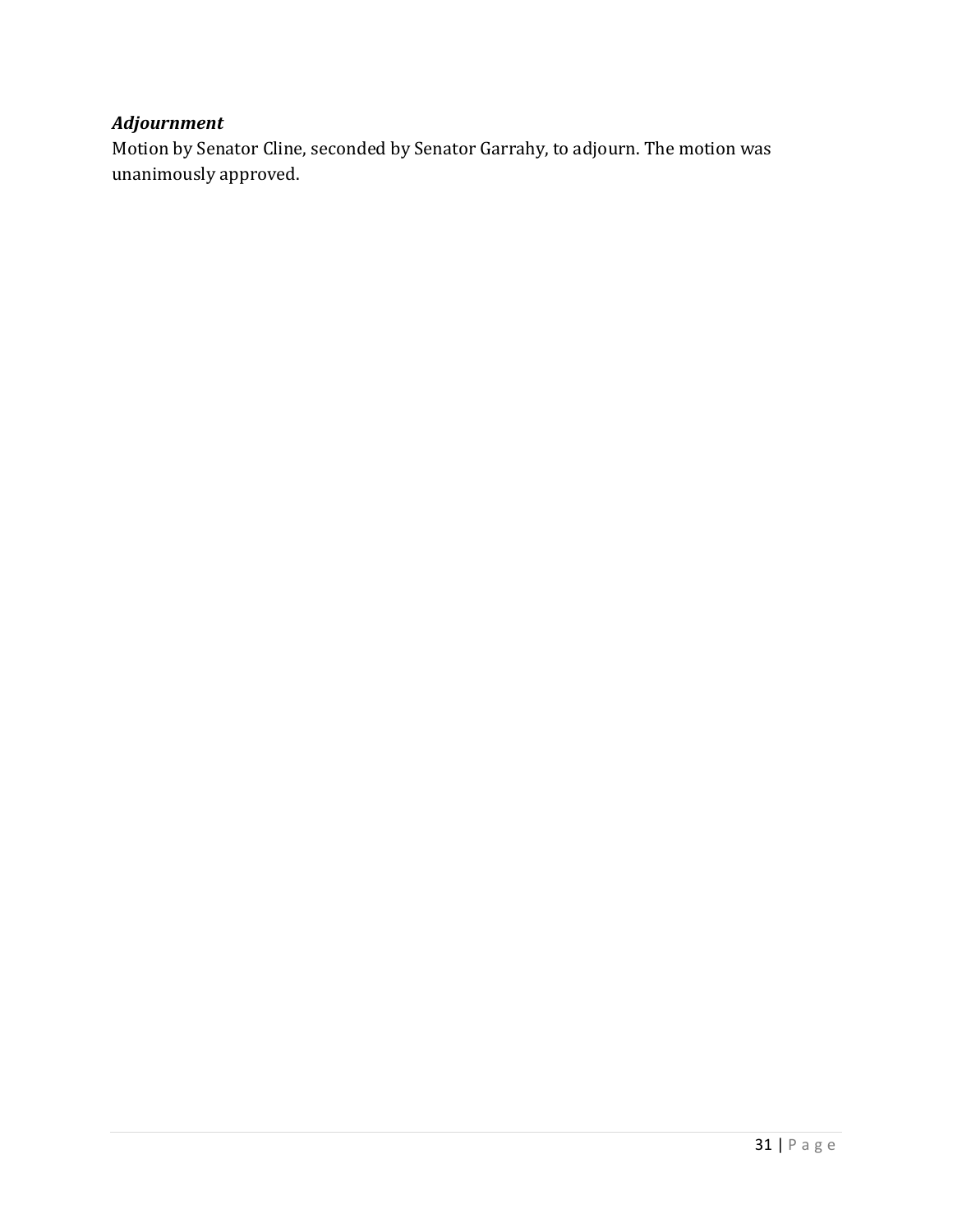| Name                                              | Attendance   |
|---------------------------------------------------|--------------|
| Ayers, Kenneth                                    | 1            |
| Avogo, Winfred                                    | $\mathbf{1}$ |
| Beucher, Becky                                    | 1            |
| Biancalana, AJ                                    | $\mathbf{1}$ |
| Blum, Craig                                       | $\mathbf{1}$ |
| Bonnell, Angela                                   | 1            |
| Chassy, Grant                                     | $\mathbf{1}$ |
| Cline, Lea                                        | 1            |
| DeNeve, Sarah                                     | $\mathbf{1}$ |
| Garrahy, Deb                                      | 1            |
| Harpel, Tammy                                     | $\mathbf{1}$ |
| Hogue, Hannah                                     | $\mathbf{1}$ |
| Hollywood, Mary                                   | 1            |
| Horst, Martha                                     | 1            |
| Johnson, Levester *                               | $\mathbf{1}$ |
| Kinzy, Terri *                                    | $\mathbf{1}$ |
| Lahiri, Somnath                                   | $\mathbf{1}$ |
| Landfair, Lawrence                                | 1            |
| Marx, David                                       | $\mathbf{1}$ |
| McLauchlan, Craig *                               | 1            |
| McNab, Maddie                                     | $\mathbf{1}$ |
| Meyers, Adena                                     | $\mathbf{1}$ |
| Midha, Vishal                                     | $\mathbf{1}$ |
| Miller, Chloe                                     | $\mathbf{1}$ |
| Monk, Eduardo                                     | 1            |
| Nahm, Kee-Yoon                                    | $\mathbf{1}$ |
| Nichols, Wade                                     | 1            |
| Nikolaou, Dimitrios                               | 1            |
| O'Connell, Derek (sub for Noel-Elkins,<br>Amelia) | 1            |
| Novotny, Nancy                                    | 1            |
| Otto, Stacy (virtual)                             | $\mathbf{1}$ |
| Palmer, Stuart                                    | 1            |
| Pancrazio, Jim                                    | 1            |
|                                                   | $\mathbf{1}$ |
| Paoni, Devin (TRUSTEE) *                          | 1            |
| Peters, Steve                                     |              |
| Phares, Kevin                                     | $\mathbf{1}$ |
| Qaddour, Jihad                                    | 0            |
| Rademaker, Hannah                                 | 1            |
| Rardin, Nate                                      | 1            |
| Restis, William                                   | 1            |